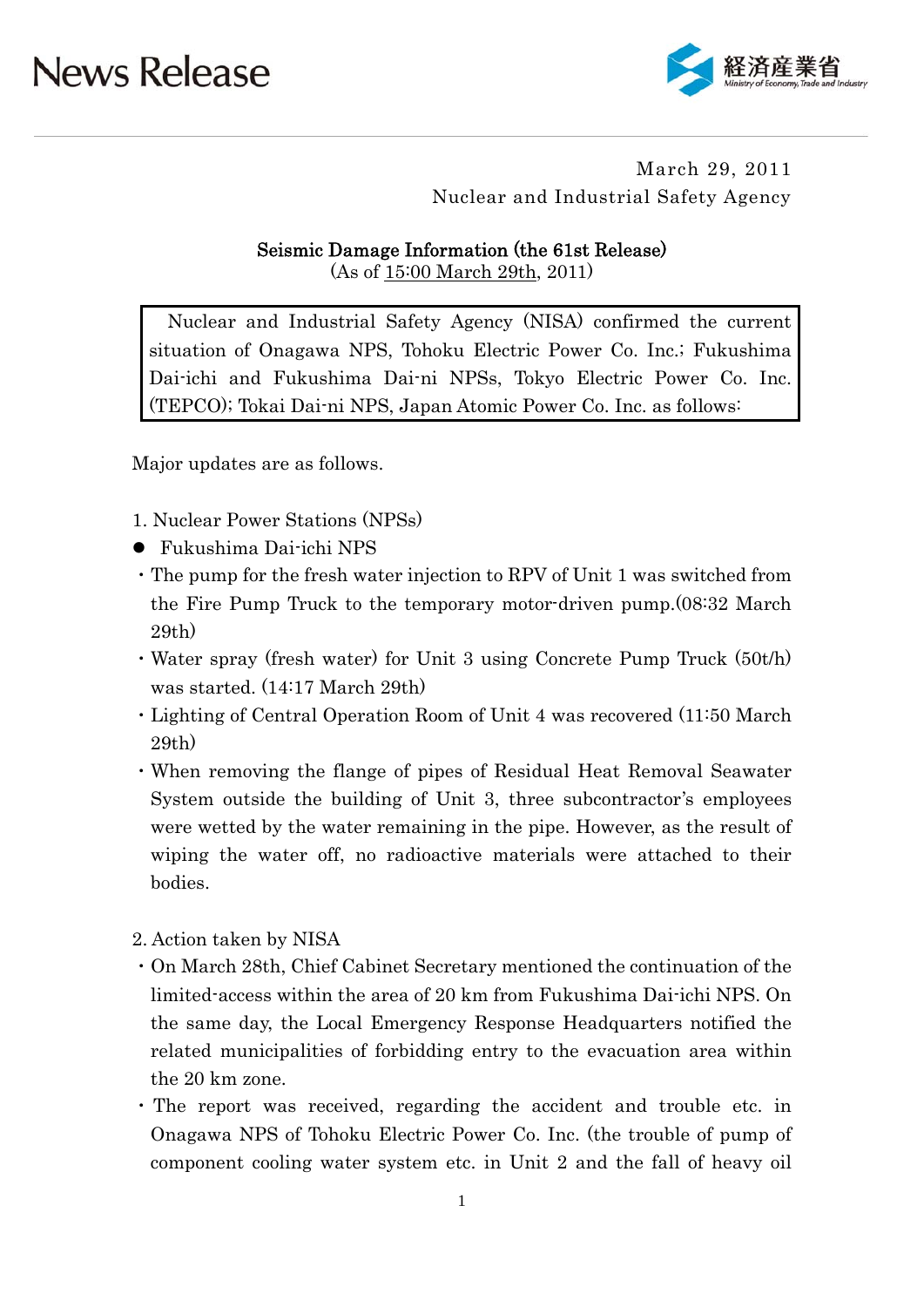

tank for auxiliary boiler of Unit 1 by tsunami), pursuant to the Article 62-3 of the Nuclear Regulation Act and the Article 3 of the Ministerial Ordinance for the Report Related to Electricity. (11:16 March 29th)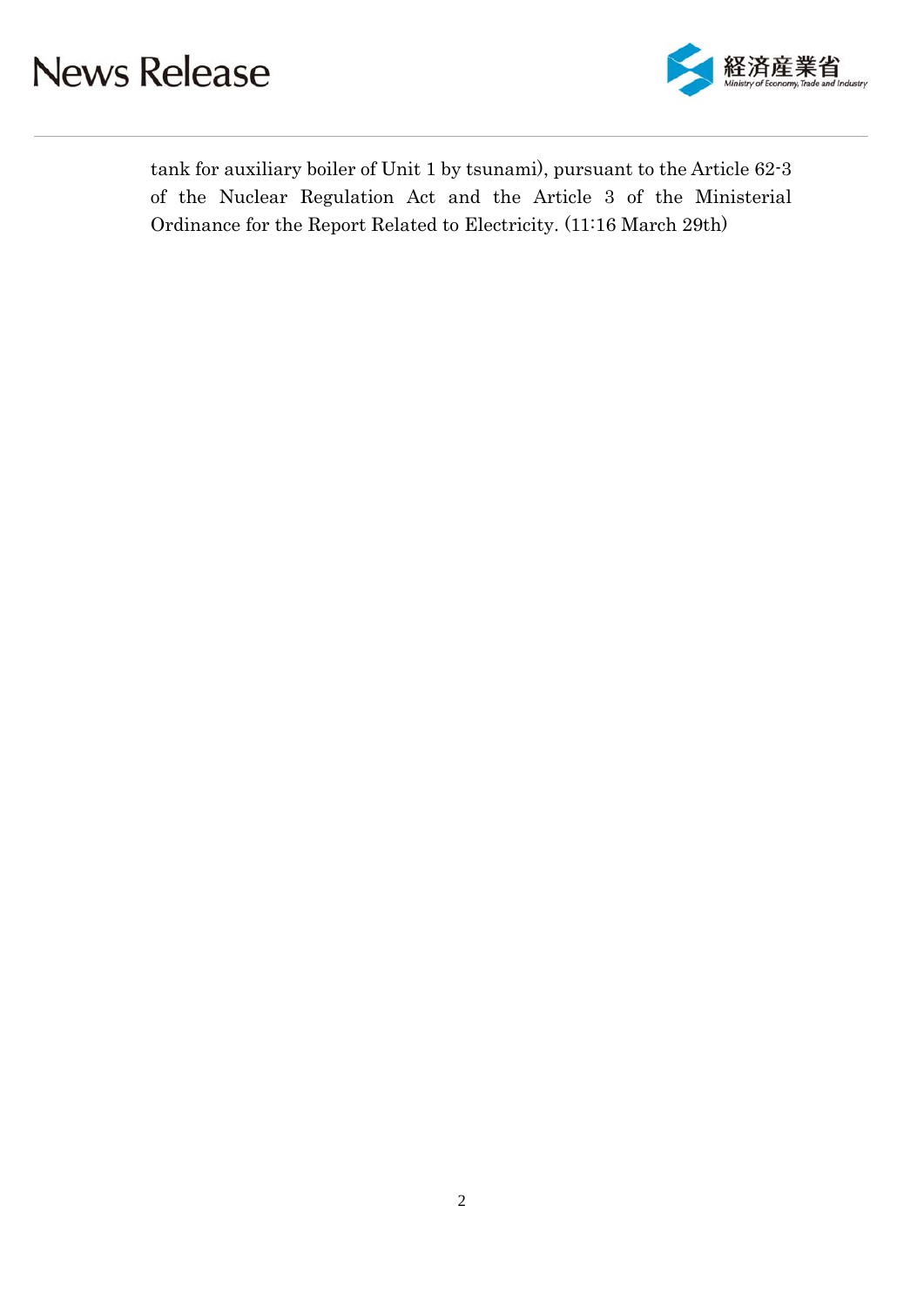

(Attached sheet)

### 1. The state of operation at NPS (Number of automatic shutdown units: 10)

- Fukushima Dai-ichi NPS, TEPCO (Okuma Town and FutabaTown, Futaba County, Fukushima Prefecture)
- (1) The state of operation

| Unit $1(460MWe):$    | automatic shutdown                           |
|----------------------|----------------------------------------------|
| Unit 2 (784MWe):     | automatic shutdown                           |
| Unit 3 (784MWe):     | automatic shutdown                           |
| Unit $4(784MWe):$    | in periodic inspection outage                |
| Unit $5(784MWe):$    | in periodic inspection outage, cold shutdown |
|                      | at 14:30 March 20th                          |
| Unit $6(1,100MWe)$ : | in periodic inspection outage, cold shutdown |
|                      | at 19:27 March 20th                          |

| (2) Major Plant Parameters (As of 12:00 March 29th) |
|-----------------------------------------------------|
|-----------------------------------------------------|

|                                                             | Unit 1                     | Unit 2                             | Unit 3                     | Unit 4               | Unit 5                 | Unit 6                 |
|-------------------------------------------------------------|----------------------------|------------------------------------|----------------------------|----------------------|------------------------|------------------------|
| Reactor<br>Pressure*1<br>[MPa]                              | 0.484(A)<br>0.592(B)       | 0.076(A)<br>0.074(B)               | 0.130(A)<br>0.006(C)       |                      | 0.111                  | 0.109                  |
| <b>CV</b> Pressure<br>$(D/W)$ [kPa]                         | 275                        | 100                                | 107.5                      |                      |                        |                        |
| Reactor Water<br>Level <sup>*2</sup> [mm]                   | $-1,650(A)$<br>$-1,650(B)$ | $-1,500(A)$<br>Not<br>available(B) | $-1,850(A)$<br>$-2,250(B)$ |                      | 2,333                  | 1,904                  |
| Suppression<br>Pool<br>Water<br>Temperature<br>$(S/C)$ [°C] |                            |                                    |                            |                      |                        |                        |
| Suppression<br>Pool Pressure<br>$(S/C)$ [kPa]               | 275                        | down scale<br>(under<br>survey)    | 179.6                      |                      |                        |                        |
| Fuel<br>Spent<br>Pool<br>Water<br>Temperature<br>[°C]       | Indicator<br>Failure       | 46                                 | Indicator<br>Failure       | Indicator<br>Failure | 38.8                   | 21.0                   |
| of<br>Time<br>Measurement                                   | 09:40<br>March<br>29th     | 10:00<br>March<br>29th             | 12:00<br>March<br>29h      | March<br>29th        | 12:00<br>March<br>29th | 12:00<br>March<br>29th |

\*1: Converted from reading value to absolute pressure

\*2: Distance from the top of fuel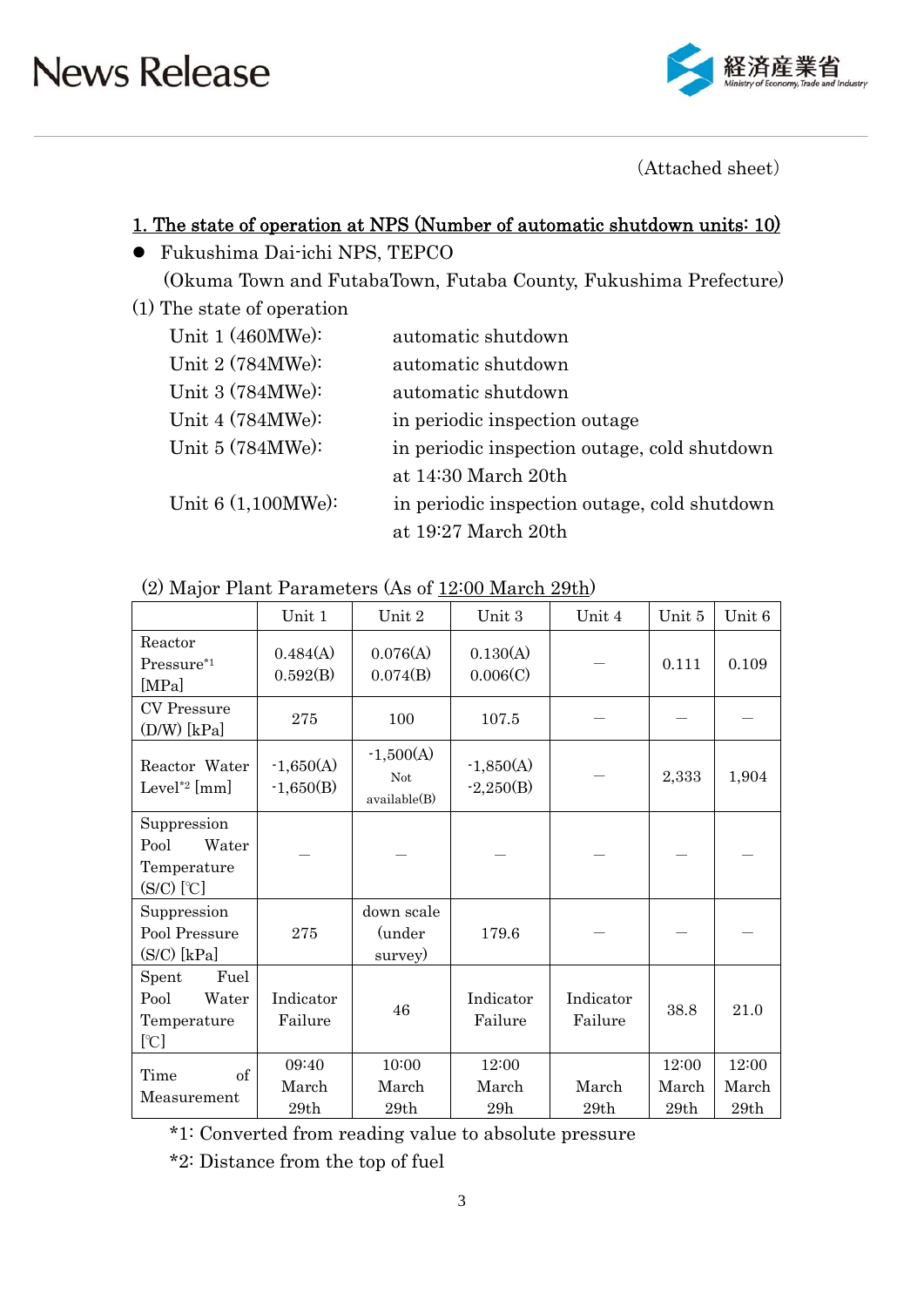

(3) Situation of Each Unit

<Unit 1>

- ・ TEPCO reported to NISA the event (Inability of water injection of the Emergency Core Cooling System) falling under the Article 15 of the Act on Special Measures Concerning Nuclear Emergency Preparedness. (16:36 March 11th)
- ・ Operation of Vent (10:17 March 12th)
- ・ Seawater injection to the Reactor Pressure Vessel (RPV) via the Fire Extinguish Line started. (20:20 March 12th)
- $\rightarrow$ Temporary interruption of the injection (01:10 March 14th)
- ・ The sound of explosion in Unit 1 occurred. (15:36 March 12th)
- ・ The amount of injected water to the Reactor Core was increased by utilizing the Feedwater Line in addition to the Fire Extinguish Line.  $(2m^3/h \rightarrow 18m^3/h)$ . (02:33 March 23rd) Later, it was switched to the Feedwater Line only (around 11m3/h). (09:00 March 23rd)
- ・ Lighting in the Central Operation Room was recovered. (11:30 March 24th)
- ・ As the result of concentration measurement in the stagnant water on the basement floor of the turbine building,  $2.1 \times 10^{5}$ Bq/cm<sup>3</sup> of <sup>131</sup>I (Iodine) and  $1.8 \times 10^6$ Bq/cm<sup>3</sup> of <sup>137</sup>Cs (Caesium) were detected as major radioactive nuclides. The stagnant water has been transferring to the Condenser. (since around 17:00 March 24)
- ・ White smoke was confirmed to generate continuously. (As of 06:30 March 29th)
- ・ The pump for the fresh water injection to RPV of Unit 1 was switched from the Fire Pump Truck to the temporary motor-driven pump. (08:32) March 29th.)
- ・ Fresh water injection to RPV is being carried out. (As of 15:00 March 29th)

<Unit 2>

・ TEPCO reported to NISA the event (Inability of water injection of the Emergency Core Cooling System) falling under the Article 15 of the Act on Special Measures Concerning Nuclear Emergency Preparedness.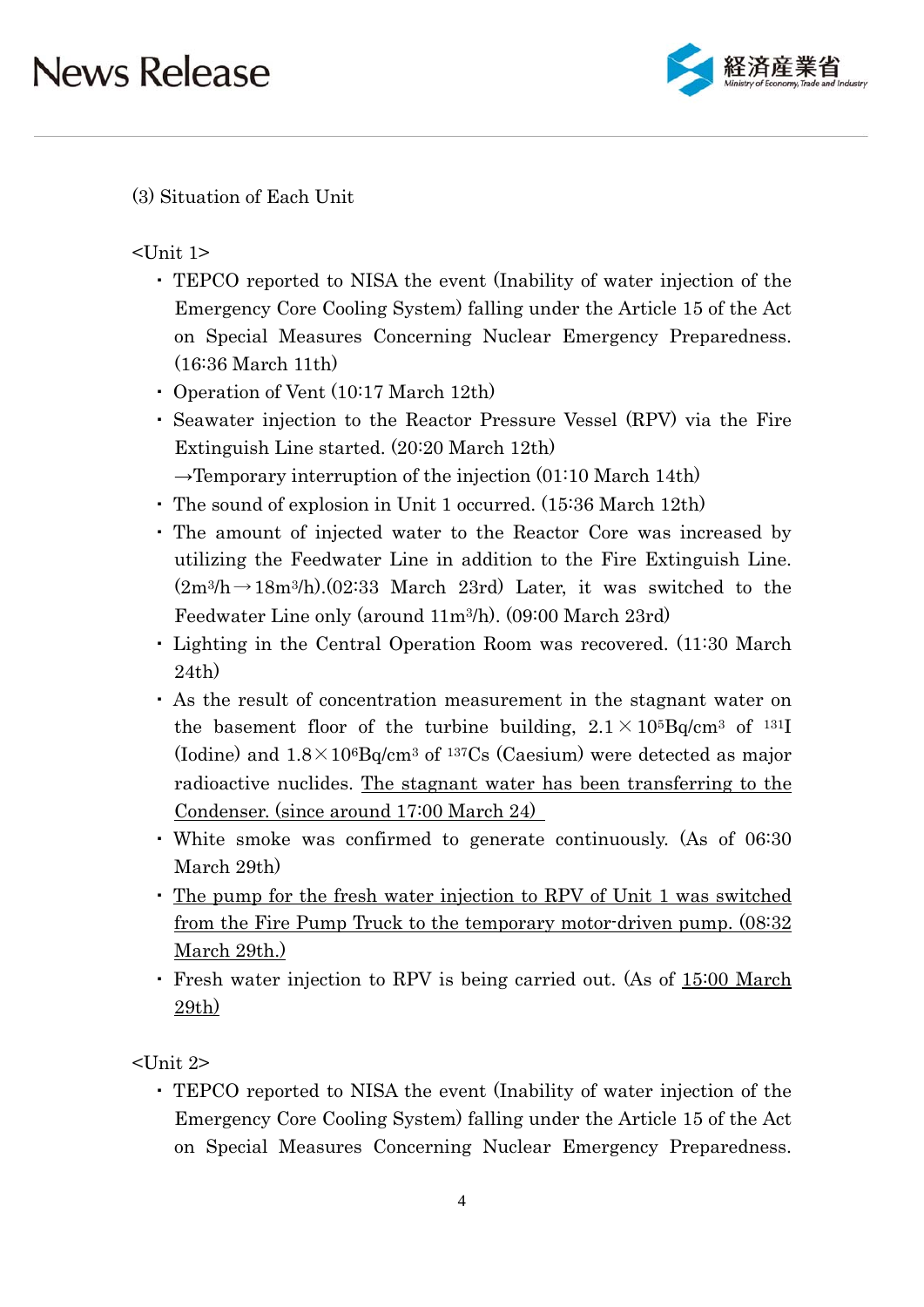

(16:36 March 11th)

- ・ Operation of Vent (11:00 March 13th)
- ・ The Blow-out Panel of reactor building was opened due to the explosion in the reactor building of Unit 3. (After 11:00 March 14th)
- ・ Reactor water level tended to decrease. (13:18 March 14th) TEPCO reported to NISA the event (Loss of reactor cooling functions) falling under the Article 15 of the Act on Special Measures Concerning Nuclear Emergency Preparedness. (13:49 March 14th)
- ・ Seawater injection to RPV via the Fire Extinguish line was ready. (19:20 March 14th)
- ・ Water level in RPV tended to decrease. (22:50 March 14th)
- ・ Operation of Vent (0:02 March 15th)
- ・ A sound of explosion was made in Unit 2. As the pressure in Suppression Pool (Suppression Chamber) decreased (06:10 March 15th), there was a possibility that an incident occurred in the Chamber. (About 06:20 March 15th)
- ・ Electric power receiving at the emergency power source transformer from the external transmission line was completed. The work for laying the electric cable from the facility to the load side was carried out. (As of 13:30 March 19th)
- ・ Injection of 40t of Seawater to the Spent Fuel Pool was started.(from 15:05 till 17:20 March 20th)
- ・ Power Center of Unit 2 received electricity (15:46 March 20th)
- ・ White smoke generated. (18:22 March 21st)
- ・ White smoke was died down and almost invisible. (As of 07:11 March 22nd)
- ・ Injection of 18t of Seawater to the Spent Fuel Pool was carried out. (From 16:07 till 17:01 March 22nd)
- ・ White smoke was confirmed to generate continuously. (Around 06:20 March 25th)
- ・ Injection of seawater to the Spent Fuel Pool via the Fuel Pool Cooling Line was carried out. (From 10:30 till 12:19 March 25th)
- ・ White smoke was confirmed to generate continuously (As of 08:00 March 26th)
- ・ Lighting of Central Operation Room was recovered (16:46 March26th)
- ・ The pump for the fresh water injection to RPV of Unit 2 was switched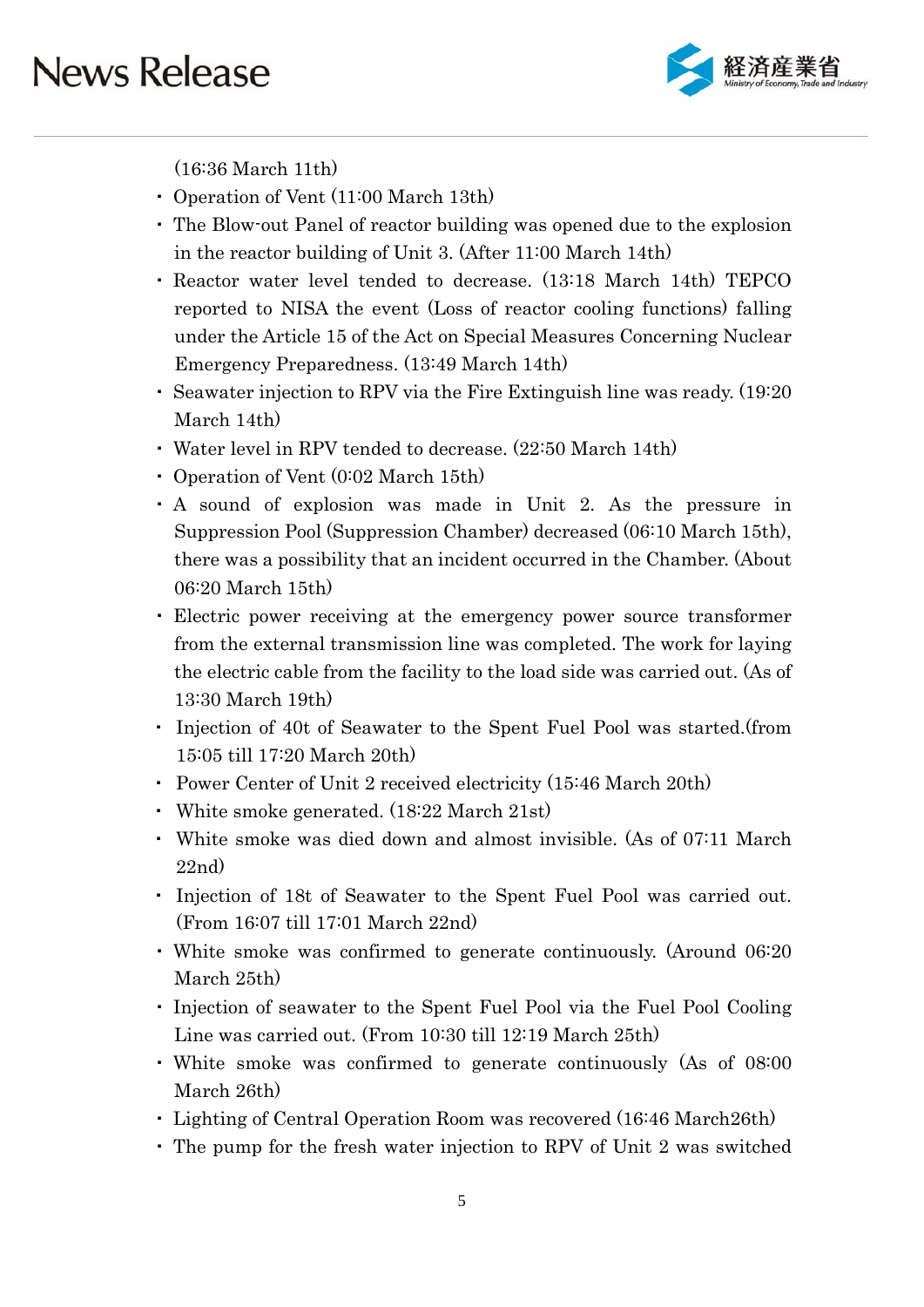

from the Fire Pump Truck to the temporary motor-driven pump.(18:31 March 27th)

- ・ Regarding the result of the concentration measurement in the stagnant water on the basement floor of the turbine building of Unit 2 of Fukushima Dai-ichi NPS announced by TEPCO on 27 March, TEPCO reported to NISA that as the result of analysis and evaluation through re-sampling, judging the measured value of Iodine-134 was wrong, the concentrations of gamma nuclides including Iodine-134 were less than the detection limit.(00:07 March 28)
- ・ White smoke was confirmed to generate continuously. (As of 06:30 March 29th)
- ・ Fresh water injection to RPV is being carried out. (As of 15:00 March 29th)

<Unit 3>

- ・ TEPCO reported to NISA the event (Inability of water injection of the Emergency Core Cooling System) falling under the Article 15 of the Act on Special Measures Concerning Nuclear Emergency Preparedness. (05:10 March 13th)
- ・ Operation of Vent (20:41 March 12th)
- ・ Operation of Vent (08:41 March 13th)
- ・ Fresh water started to be injected to RPV via the Fire Extinguish Line. (11:55 March 13th)
- ・ Seawater started to be injected to RPV via the Fire Extinguish Line. (13:12 March 13th)
- ・ Seawater injection for Units 1 and 3 was interrupted due to the lack of seawater in pit. (01:10 March 14th)
- ・ Seawater injection to RPV for Unit 3 was restarted. (03:20 March 14th)
- ・ Operation of Vent (05:20 March 14th)
- ・ The pressure in Primary Containment Vessel (PCV) of Unit 3 rose unusually. (07:44 March 14th) TEPCO reported to NISA on the event falling under the Article 15 of the Act on Special Measures Concerning Nuclear Emergency Preparedness. (7:52 March 14th)
- ・ In Unit 3, the explosion like Unit 1 occurred around the reactor building (11:01 March 14th)
- ・ The white smoke like steam generated from Unit 3. (08:30 March 16th)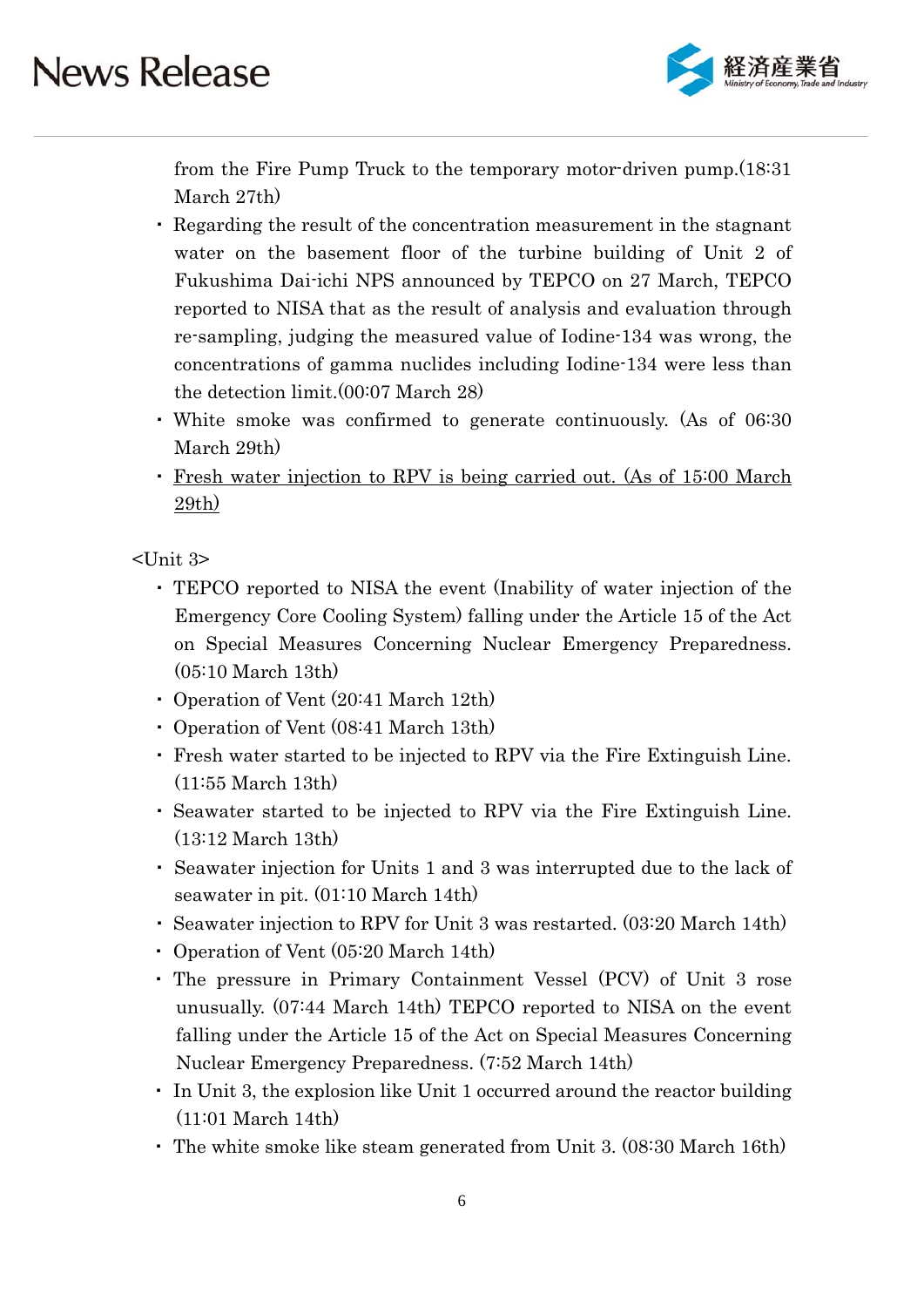

- ・ Because of the possibility that PCV of Unit 3 was damaged, the workers evacuated from the main control room of Units 3 and 4 (common control room). (10:45 March 16th) Thereafter the operators returned to the room and restarted the operation of water injection. (11:30 March 16th)
- ・ Seawater was discharged 4 times to Unit 3 by the helicopters of the Self-Defence Force. (9:48, 9:52, 9:58 and 10:01 March 17th)
- ・ The riot police arrived at the site for the water spray from the grand. (16:10 March 17th)
- ・ The Self-Defence Force started the water spray using a fire engine. (19:35 March 17th)
- ・ The water spray from the ground was carried out by the riot police. (From 19:05 till 19:13 March 17th)
- ・ The water spray from the ground was carried out by the Self-Defense Force using 5 fire engines. (19:35, 19:45, 19:53, 20:00 and 20:07 March 17th)
- ・ The water spray from the ground using 6 fire engines (6 tons of water spray per engine) was carried out by the Self-Defence Force. (From before 14:00 till 14:38 March 18th)
- ・ The water spray from the ground using a fire engine provided by the US Military was carried out. (Finished at 14:45 March 18th)
- ・ Hyper Rescue Unit of Tokyo Fire Department carried out the water spray. (Finished at 03:40 March 20th)
- ・ The pressure in PCV of Unit 3 rose (320 kPa as of 11:00 March 20th). Preparation to lower the pressure was carried. Judging from the situation, immediate pressure relief was not required. Monitoring the pressure continues (120 kPa at 12:15 March 21st).
- ・ On-site survey for leading electric cable (From 11:00 till 16:00 March 20th)
- ・ Water spray over the Spent Fuel Pool of Unit 3 by Hyper Rescue Unit of Tokyo Fire Department was carried out (From 21:30 March 20th till 03:58 March 21st).
- ・ Works for the recovery of external power supply is being carried out.
- Gravish smoke generated from Unit 3. (At around  $15:55$  March  $21st$ )
- ・ The smoke was confirmed to be died down. (17:55 March 21st)
- ・ Grayish smoke changed to be whitish and seems to be ceasing. (As of 07:11 March 22nd)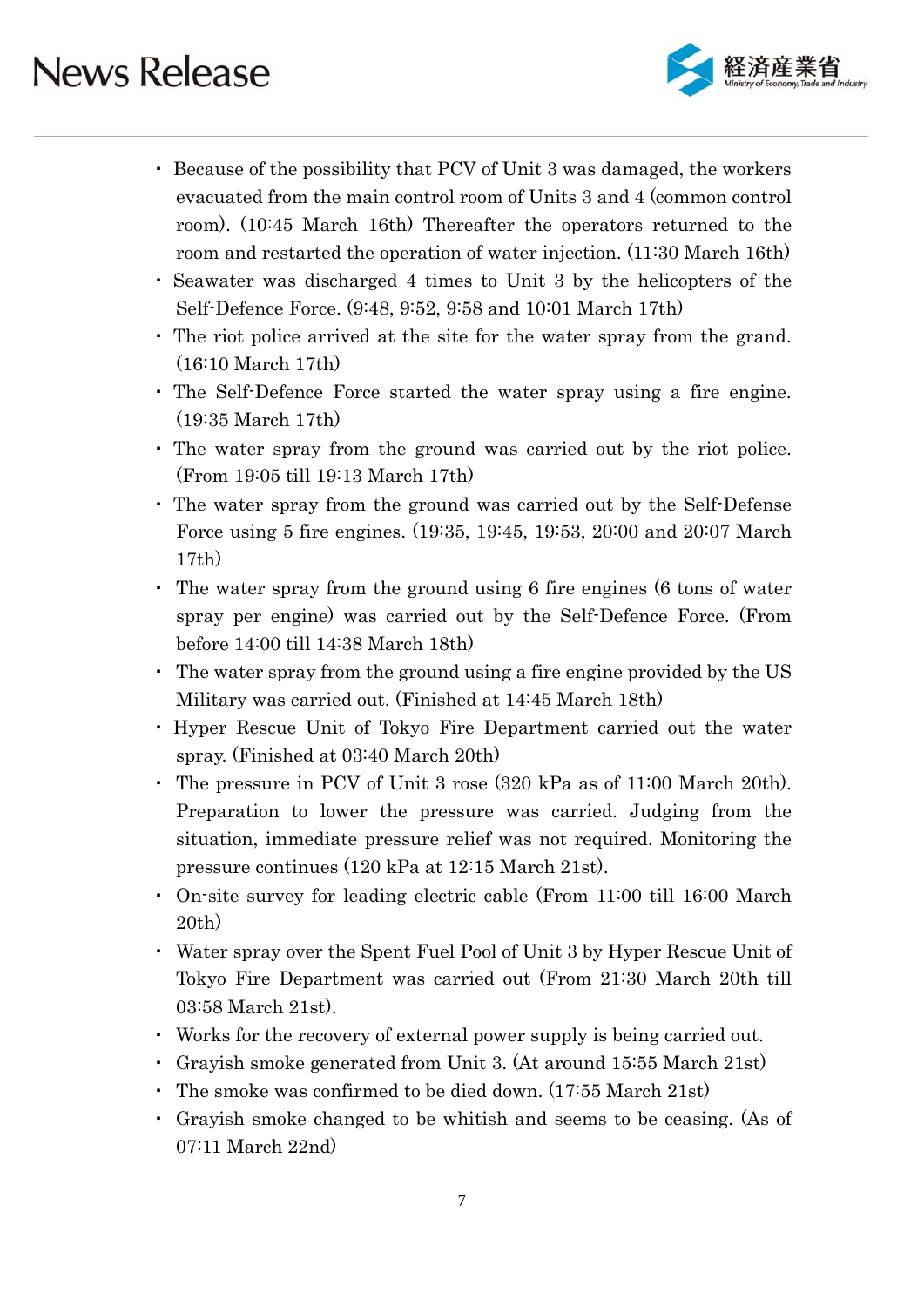

- ・ Water spray (Around 180t) by Hyper Rescue Unit of Tokyo Fire Department was carried out. (from 15:10 till 15:59 March 22nd)
- ・ Lighting was recovered in the Central Operation Room. (22:43 March 22nd)
- ・ Injection of 35t of seawater to the Spent Fuel Pool via the Fuel Pool Cooling Line was carried out. (From 11:03 till 13:20 March 23rd)
- ・ Slightly blackish smoke generated from the reactor building. (Around 16:20 March 23rd) At around 23:30 March 23rd and around 4:50 March 24th, it was reported that the smoke seemed to cease.
- ・ Around 120t of seawater was injected to the Spent Fuel Pool via the Fuel Pool Cooling Line. (From around 5:35 till around 16:05 March 24th)
- ・ As the results of the survey of the stagnant water, into which workers who were laying electric cable on the ground floor and the basement floor of the turbine building of the Unit 3 walked, the dose rate on the water surface was around 400mSv/h, and as the result of gamma-ray analysis of the sampling water, the totaled concentration of each nuclide of the sampling water was around  $3.9 \times 10^6$  Bq/cm<sup>3</sup>.
- ・ Water spray by Kawasaki City Fire Bureau supported by Tokyo Fire Department was carried out. (From 13:28 till 16:00 March 25th)
- ・ Water spray of approximately 100t using Concrete Pump Truck (50t/h) was carried out. (From 12:34 till 14:36 March 27th)
- ・ The pump for the fresh water injection to RPV was switched from the Fire Pump Truck to the temporary motor-driven pump.(20:30 March 28th)
- ・ White smoke was confirmed to generate continuously (As of 06:30 March 29th)
- Water spray (fresh water) for Unit 3 using Concrete Pump Truck (50t/h) was started. (14:17 March 29th)
- Injection of fresh water to RPV is being carried out. (As of 15:00 March 29th)

<Unit 4>

- ・ Because of the replacement work of the Shroud of RPV, no fuel was inside the RPV.
- ・ The temperature of water in the Spent Fuel Pool had increased. (84 ℃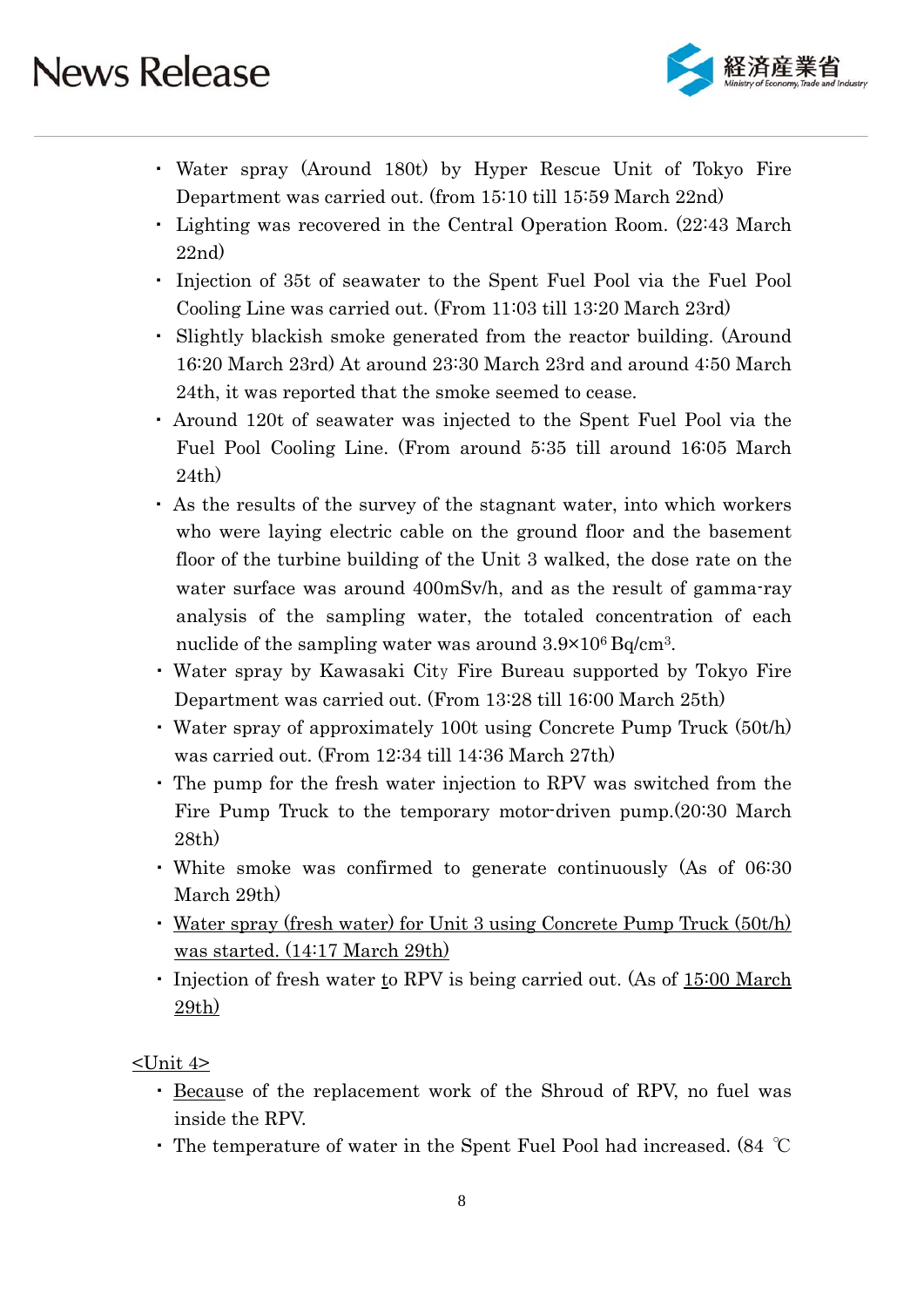

at 04:08 March 14th)

- ・ It was confirmed that a part of wall in the operation area of Unit 4 was damaged. (06:14 March 15th)
- ・ The fire at Unit 4 occurred. (09:38 March 15th) TEPCO reported that the fire was extinguished spontaneously. (11:00 March 15th)
- ・ The fire occurred at Unit 4. (5:45 March 16th) TEPCO reported that no fire could be confirmed on the ground.(At around 06:15 March 16th)
- ・ The Self-Defence Force started water spray over the Spent Fuel Pool of Unit 4 (09:43 March 20th).
- ・ On-site survey for leading electric cable (From 11:00 till 16:00 March 20th)
- ・ Water spray over the Spent Fuel Pool of Unit 4 by Self-Defense Force was started. (From around 18:30 till 19:46 March 20th).
- ・ Water spray over the Spent Fuel Pool by Self-Defence Force using 13 fire engines was started (From 06:37 till 08:41 March 21st).
- ・ Works for laying electricity cable to the Power Center was completed. (At around 15:00 March 21st)
- ・ Power Center received electricity. (10:35 March 22nd)
- ・ Spray of around 150t of water using Concrete Pump Truck (50t/h) was carried out. (from 17:17 till 20:32 March 22nd)
- ・ Spray of around 130t of water using Concrete Pump Truck (50t/h) was carried out. (From 10:00 till 13:02 March 23rd)
- ・ Spray of around 150t of water using Concrete Pump Truck (50t/h) was carried out. (From 14:36 till 17:30 March 24th)
- ・ Spray of around 150t of water using Concrete Pump Truck (50t/h) was carried out. (From 19:05 till 22:07 March 25th)
- ・ Injection of seawater to the Spent Fuel Pool via the Fuel Pool Cooling Line was carried out. (From 06:05 till 10:20 March 25th)
- ・ Water spray of approximately 125t using Concrete Pump Truck (50t/h) was carried out. (From 16:55 till 19:25 March 28th)
- ・ White smoke was confirmed to generate continuously. (As of 06:00 March 29th)
- ・ Lighting of Central Operation Room was recovered. (11:50 March 29th)

<Units 5 and 6>

・ The first unit of Emergency Diesel Generator (B) for Unit 6 is operating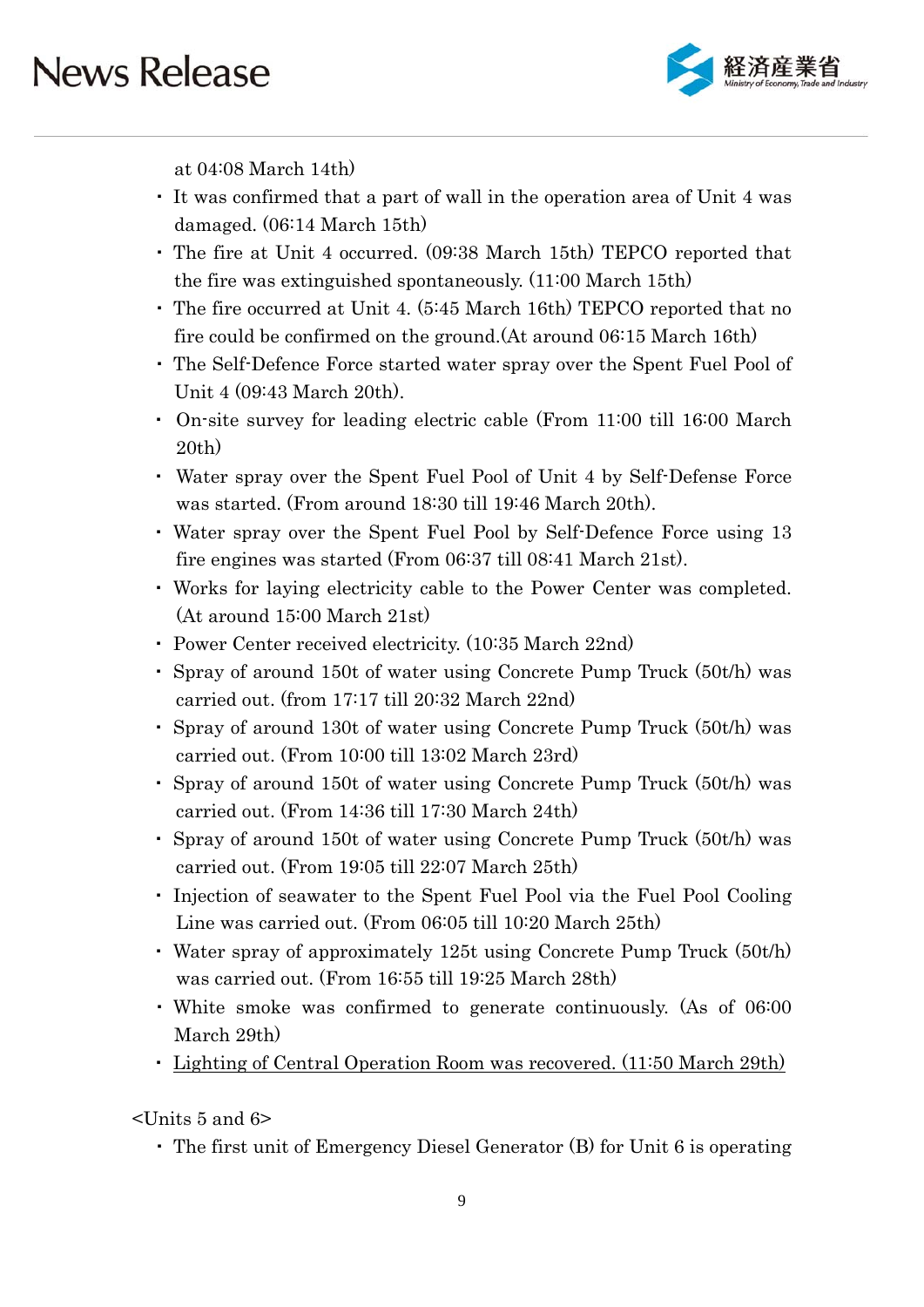

and supplying electricity. Water injection to RPV and the Spent Fuel Pool through the system of Make up Water Condensate (MUWC) is being carried out.

- ・ The second unit of Emergency Diesel Generator (A) for Unit 6 started up. (04:22 March 19th)
- ・ The pumps for Residual Heat Removal (RHR) (C) for Unit 5 (05:00 March 19th) and RHR (B) for Unit 6 (22:14 March 19th) started up and recovered heat removal function. It cools Spent Fuel Pool with priority. (Power supply : Emergency Diesel Generator for Unit 6) (05:00 March 19th)
- ・ Unit 5 under cold shut down (14:30 March 20th)
- ・ Unit 6 under cold shut down (19:27 March 20th)
- ・ Receiving electricity reached to the transformer of starter. (19:52 March 20th)
- ・ Power supply to Unit 5 was switched from the Emergency Diesel Generator to external power supply. (11:36 March 21st)
- ・ Power supply to Unit 6 was switched from the Emergency Diesel Generator to external power supply. (19:17 March 22nd)
- ・ The temporary pump for RHR Seawater System (RHRS) of Unit 5 was automatically stopped when the power supply was switched from the temporary to the permanent. (17:24 March 23rd)
- ・ Repair of the temporary pump for RHRS of Unit 5 was completed (16:14 March 24th) and cooling was started again. (16:35 March 24th)
- ・ Power supply for the temporary pump for RHRS of Unit 6 was switched from the temporary to the permanent. (15:38 and 15:42 March 25th)

<Common Spent Fuel Pool>

- ・ It was confirmed that the water level of Spent Fuel Pool was maintained almost full at after 06:00 March 18th.
- ・ Water spray over the Common Spent Fuel Pool was started (From 10:37 till 15:30 March 21st)
- ・ The power was started to be supplied (15:37 March 24th) and cooling was also started.(18:05 March 24th)
- ・ As of 16:10 March 28th, water temperature of the pool was around 35℃.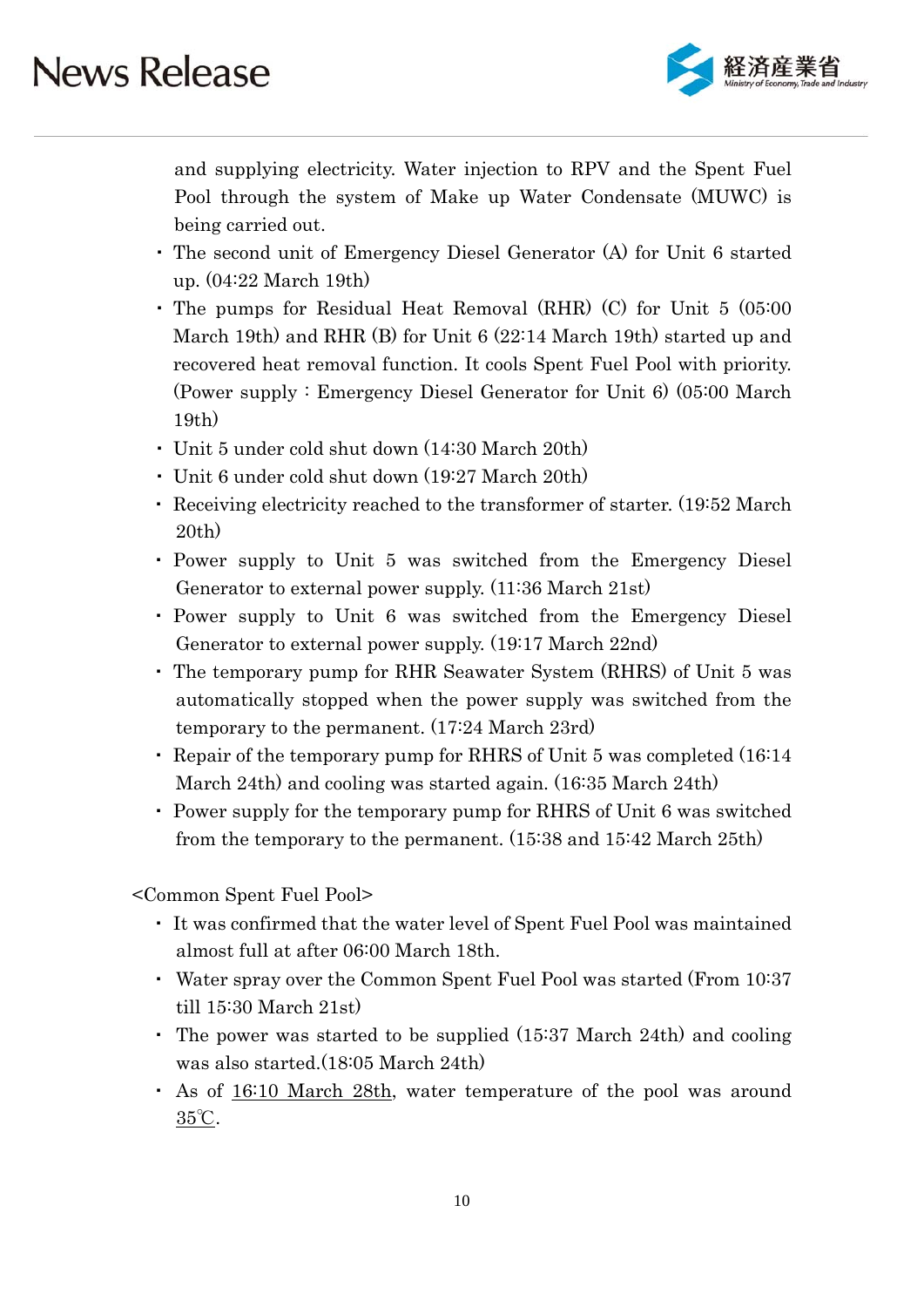

#### <Other>

・ As the result of nuclide analysis at around the southern Water Discharge Canal,  $7.4 \times 10^{1}$ Bq/cm<sup>3</sup> of <sup>131</sup>I (Iodine) (1,850.5 times higher than the concentration limit in water outside the Environmental Monitoring Area) was detected. (14:30 March 26th)

(As the result of measurement on 27 March, it was detected as 250 times higher than the limit in water. On the other hand, as the result of the analysis at the north side of the Water Discharge Canal of the NPS,  $4.6 \times 10^{1}$ Bq/cm<sup>3</sup> of <sup>131</sup>I (Iodine) (1,150 times higher than the limit) was detected. (14:05 March 27th)

- ・The water was confirmed to be collected in the vertical parts of the trenches (an underground structure for laying pipes, shaped like a tunnel) outside of the turbine building of Units 1 to 3. The dose rates on the water surface were 0.4 mSv/h of the Unit 1's trench and 1,000 mSv/h of the Unit 2's trench. The rate of the Unit 3's trench could not measure because of the rubble. (Around 15:30 March 27th)
- ・In the samples of soil collected on 21 and 22 March 2011 on the site (at 5 points) of Fukushima Dai-ichi NPS, plutonium 238, 239 and 240 were detected (23:45 March 28th announced by TEPCO). The concentration of the detected plutonium was at the equivalent level of the fallout (radioactive fallout) that was observed in Japan concerning the past atmospheric nuclear testing, i.e. at the equivalent level of the normal condition of environment, and was not at the level of having harmful influence on human body.
- ・When removing the flange of pipes of Residual Heat Removal Seawater System outside the building of Unit 3, three subcontractor's employees were wetted by the water remaining in the pipe. However, as the result of wiping the water off, no radioactive materials were attached to their bodies. (12:03 March 29th)

Fukushima Dai-ni NPS (TEPCO)

(Naraha Town / Tomioka Town, Futaba County, Fukushima Prefecture.)

- (1) The state of operation
	- Unit1 (1,100MWe): automatic shutdown, cold shut down at 17:00, March 14th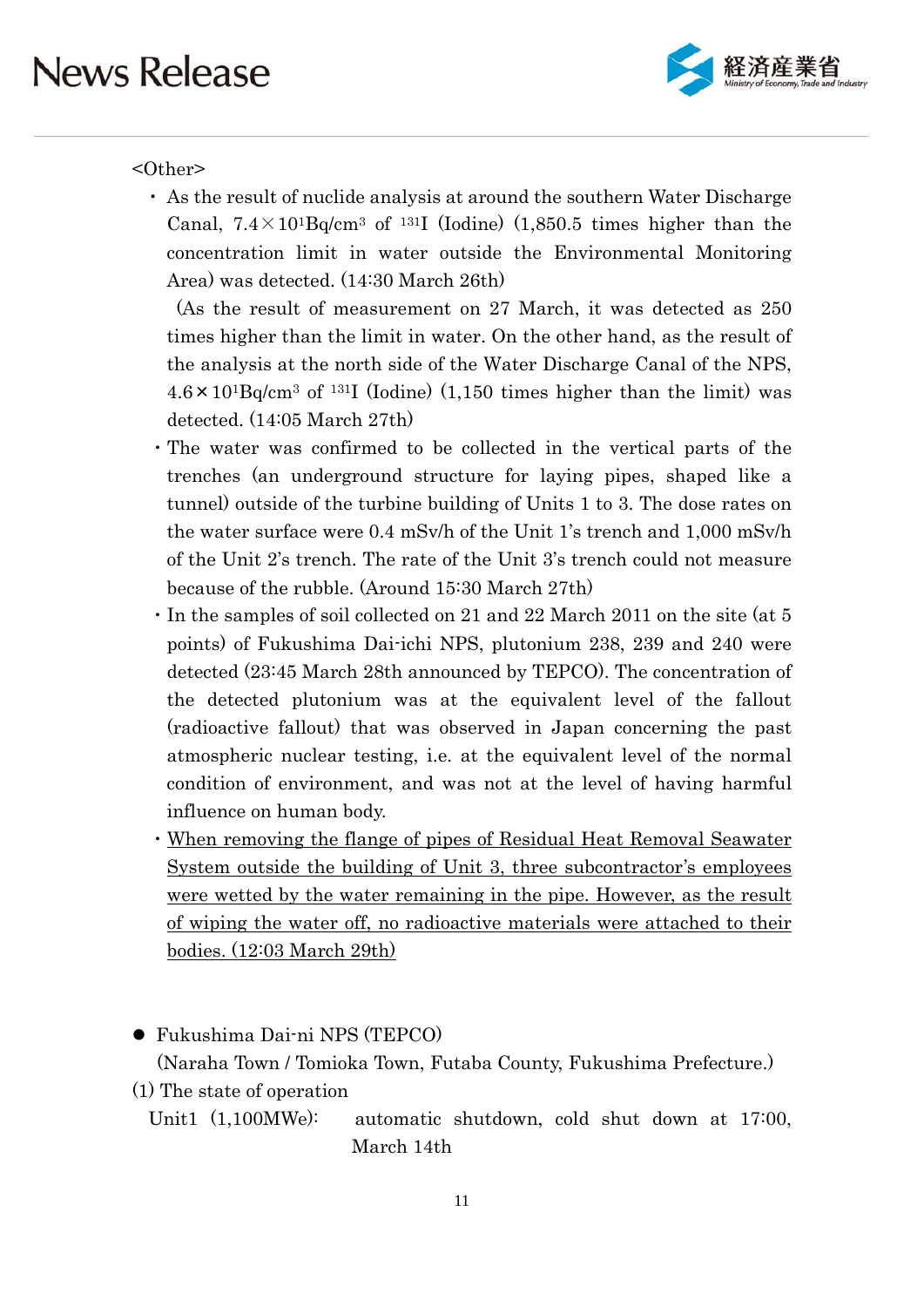

| Unit2 $(1,100MWe)$ : |            | automatic shutdown, cold shut down at 18:00, |  |  |  |
|----------------------|------------|----------------------------------------------|--|--|--|
|                      | March 14th |                                              |  |  |  |
| Unit3 $(1,100MWe)$ : |            | automatic shutdown, cold shut down at 12:15, |  |  |  |
|                      | March 12th |                                              |  |  |  |
| Unit4 $(1,100MWe)$ : |            | automatic shutdown, cold shut down at 07:15, |  |  |  |
|                      | March 15th |                                              |  |  |  |

|                        | Unit          | Unit 1   | Unit 2   | Unit 3   | Unit 4   |
|------------------------|---------------|----------|----------|----------|----------|
| Reactor                | MPa           | 0.15     | 0.13     | 0.10     | 0.11     |
| Pressure <sup>*1</sup> |               |          |          |          |          |
| Reactor<br>water       | $\gamma$      | 27.2     | 27.7     | 39.2     | 34.0     |
| temperature            |               |          |          |          |          |
| Reactor<br>water       |               |          |          |          |          |
| $level^*2$             | mm            | 9,296    | 10,296   | 7,823    | 8,036    |
| Suppression            |               |          |          |          |          |
| pool<br>water          | $\mathcal{C}$ | 24       | 25       | 26       | 26       |
| temperature            |               |          |          |          |          |
| Suppression            | kPa           |          |          |          |          |
| pool pressure          | (abs)         | 107      | 106      | 103      | 102      |
|                        |               | cold     | cold     | cold     | cold     |
| Remarks                |               | shutdown | shutdown | shutdown | shutdown |

| (2) Major plant parameters (As of 12:00 March 29th) |  |
|-----------------------------------------------------|--|
|-----------------------------------------------------|--|

\*1: Converted from reading value to absolute pressure

\*2: Distance from the top of fuel

(3) Report concerning other incidents

- ・ TEPCO reported to NISA the event in accordance with the Article 10 of the Act on Special Measures Concerning Nuclear Emergency Preparedness regarding Unit 1. (18:08 March 11th)
- ・ TEPCO reported to NISA the events in accordance with the Article 10 regarding Units 1, 2 and 4. (18:33 March 11th)
- ・ TEPCO reported to NISA the event (Loss of pressure suppression functions) falling under the Article 15 of the Act on Special Measures Concerning Nuclear Emergency Preparedness regarding Unit 1. (5:22 March 12th)
- ・ TEPCO reported to NISA the event (Loss of pressure suppression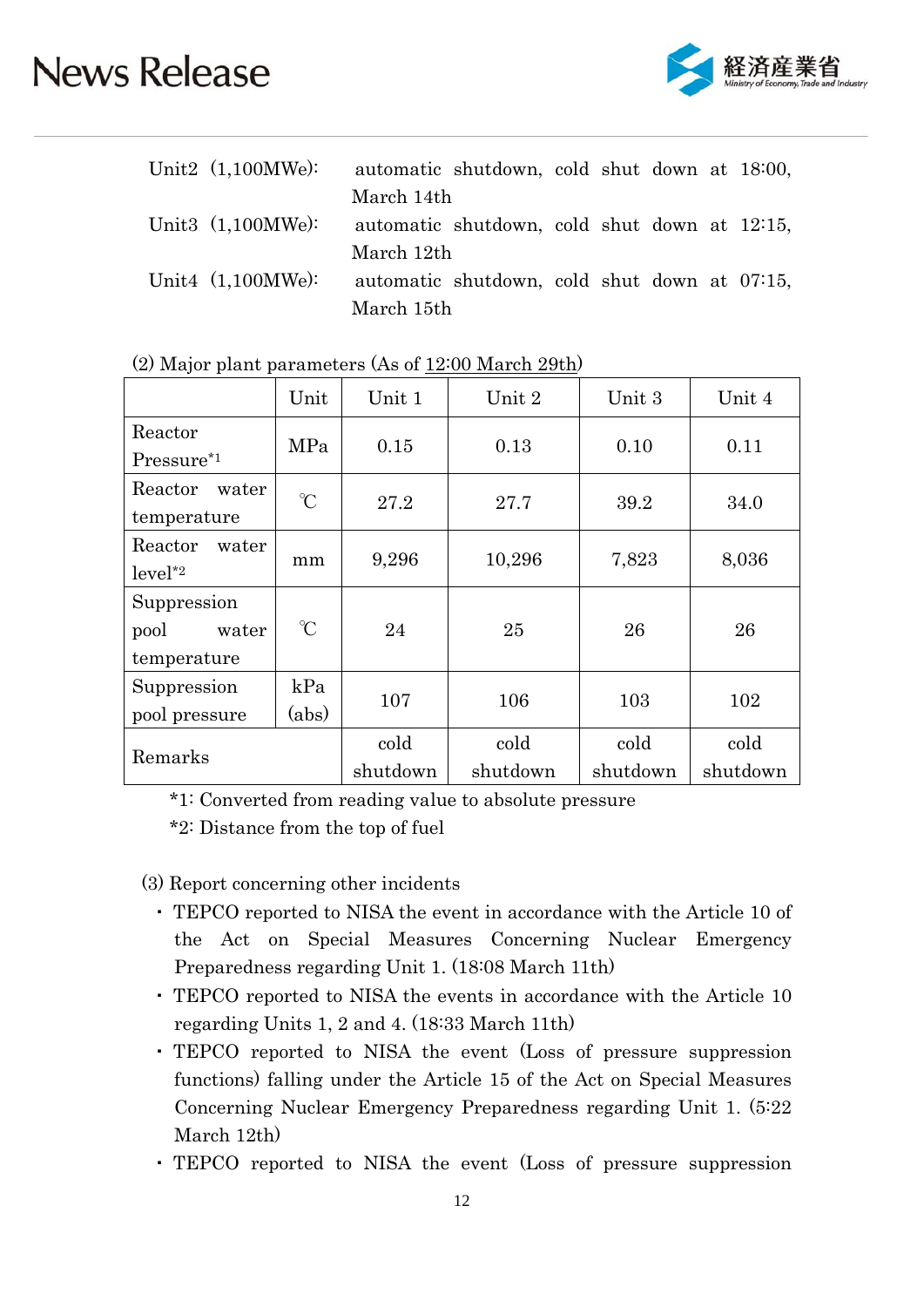

functions) falling under the Article 15 of the Act on Special Measures Concerning Nuclear Emergency Preparedness regarding Unit 2. (5:32 March 12th)

- ・ TEPCO reported to NISA the event (Loss of pressure suppression function) falling under the Article 15 of the Act on Special Measures Concerning Nuclear Emergency Preparedness regarding Unit 4 of Fukushima Dai-ni NPS. (6:07 March 12th)
- Onagawa NPS (Tohoku Electric Power Co. Inc.) (Onagawa Town, Oga County and Ishinomaki City, Miyagi Prefecture)
- (1) The state of operation

Unit 1 (524MWe): automatic shutdown, cold shut down at 0:58, March 12th Unit 2 (825MWe): automatic shutdown, cold shut down at earthquake

Unit 3 (825MWe): automatic shutdown, cold shut down at 1:17, March  $12th$ 

(2) Readings of monitoring post, etc.

MP2 (Monitoring at the North End of Site Boundary) approx. 0.77  $\mu$  SV/h (16:00 March 27th)  $\rightarrow$  approx. 0.68  $\mu$  SV/h (16:00 March 28th)

### (3) Report concerning other incidents

- ・ Fire Smoke on the first basement of the Turbine Building was confirmed to be extinguished. (22:55 on March 11th)
- Tohoku Electric Power Co. reported to NISA in accordance with the Article 10 of the Act on Special Measures Concerning Nuclear Emergency Preparedness. (13:09 March 13th)

### 2. Action taken by NISA

(March 11th)

- 14:46 Set up of the NISA Emergency Preparedness Headquarters (Tokyo) immediately after the earthquake
- 15:42 TEPCO reported to NISA in accordance with the Article 10 of the Act on Special Measures Concerning Nuclear Emergency Preparedness regarding Fukushima Dai-ichi NPS.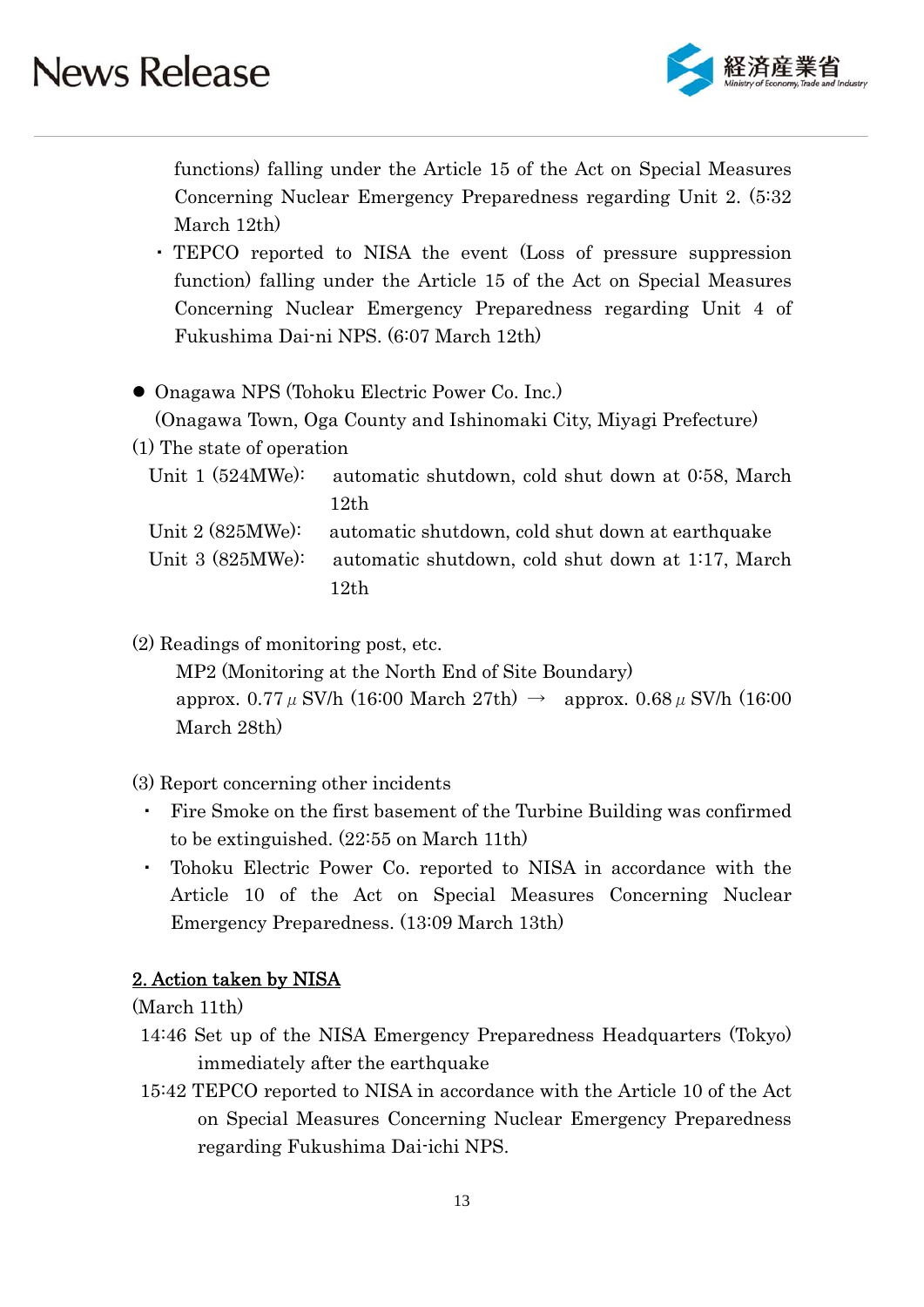

- 16:36 TEPCO recognized the event (Inability of water injection of the Emergency Core Cooling System) in accordance with the Article 15 of the Act on Special Measures Concerning Nuclear Emergency Preparedness regarding Units 1 and 2 of Fukushima Dai-ichi NPS. (Reported to NISA at 16:45)
- 18:08 Regarding Unit 1 of Fukushima Dai-ni NPS, TEPCO reported to NISA in accordance with the Article 10 of the Act on Special Measures Concerning Nuclear Emergency Preparedness.
- 18:33 Regarding Units 1, 2 and 4 of Fukushima Dai-ni NPS, TEPCO reported to NISA in accordance with the Article 10 of Act on Special Measures Concerning Nuclear Emergency Preparedness.
- 19:03 The Government declared the state of nuclear emergency. (Establishment of Government Nuclear Emergency Response Headquarters and Local Emergency Response Headquarters)
- 20:50 Fukushima Prefecture's Emergency Response Headquarters issued a direction for the residents within 2 km radius from Unit 1 of Fukushima Dai-ichi NPS to evacuate. (The population of this area is 1,864.)
- 21:23 Directives from Prime Minister to the Governor of Fukushima Prefecture, the Mayor of Okuma Town and the Mayor of Futaba Town were issued regarding the event occurred at Fukushima Dai-ichi NPS, TEPCO, in accordance with the Paragraph 3, the Article 15 of the Act on Special Measures Concerning Nuclear Emergency Preparedness as follows:
	- Direction for the residents within 3km radius from Unit 1 of Fukushima Dai-ichi NPS to evacuate
	- Direction for the residents within 10km radius from Unit 1 of Fukushima Dai-ichi NPS to stay in-house
- 24:00 Vice Minister of Economy, Trade and Industry, Ikeda arrived at the Local Emergency Response Headquarters

(March12th)

05:22 Regarding Unit 1 of Fukushima Dai-ni NPS, TEPCO recognized the event (Loss of pressure suppression function) to fall under the Article 15 of the Act on Special Measures Concerning Nuclear Emergency Preparedness. (Reported to NISA at 06:27)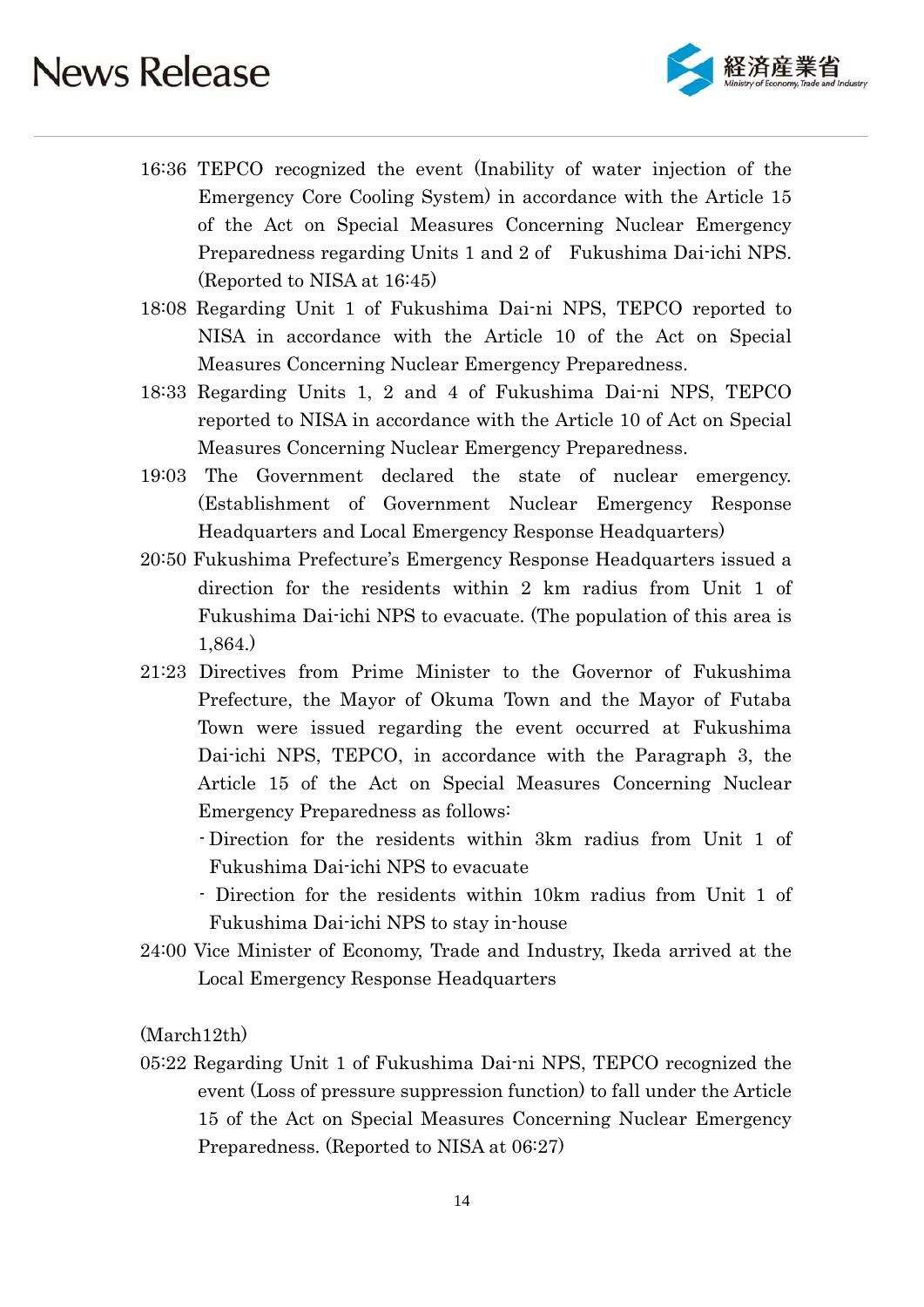

- 05:32 Regarding Unit 2 of Fukushima Dai-ni NPS, TEPCO recognized the event (Loss of pressure suppression function) to fall under the Article 15 of the Act on Special Measures Concerning Nuclear Emergency Preparedness.
- 05:44 Residents within 10km radius from Unit 1 of Fukushima Dai-ichi NPS shall evacuate by the Prime Minister Directive.
- 06:07 Regarding of Unit 4 of Fukushima Dai-ni NPS, TEPCO recognized the event (Loss of pressure suppression function) to fall under the Article 15 of the Act on Special Measures Concerning Nuclear Emergency Preparedness.
- 06:50 In accordance with the Paragraph 3, the Article 64 of the Nuclear Regulation Act, the order was issued to control the internal pressure of PCV of Units 1 and 2 of Fukushima Dai-ichi NPS.
- 07:45 Directives from Prime Minister to the Governor of Fukushima Prefecture, the Mayors of Hirono Town, Naraha Town , Tomioka Town and Okuma Town were issued regarding the event occurred at Fukushima Dai-ni NPS, TEPCO, pursuant to the Paragraph 3, the Article 15 of the Act on Special Measures Concerning Nuclear Emergency Preparedness as follows:
	- Direction for the residents within 3km radius from Fukushima Dai-ni NPS to evacuate
	- Direction for the residents within 10km radius from Fukushima Dai-ni NPS to stay in-house
- 17:00 TEPCO reported to NISA the event (Unusual increase of radiation dose at the site boundary) falling under the Article 15 of the Act on Special Measures Concerning Nuclear Emergency Preparedness regarding Fukushima Dai-ichi NPS.
- 17:39 Prime Minister directed evacuation of the residents within the 10 km radius from Fukushima Dai-ni NPS.
- 18:25 Prime Minister directed evacuation of the residents within the 20km radius from Fukushima Dai-ichi NPS.
- 19:55 Directives from Prime Minister was issued regarding seawater injection to Unit 1 of Fukushima Dai-ichi NPS.
- 20:05 Considering the Directives from Prime Minister and pursuant to the Paragraph 3, the Article 64 of the Nuclear Regulation Act, the order was issued to inject seawater to Unit 1 of Fukushima Dai-ichi NPS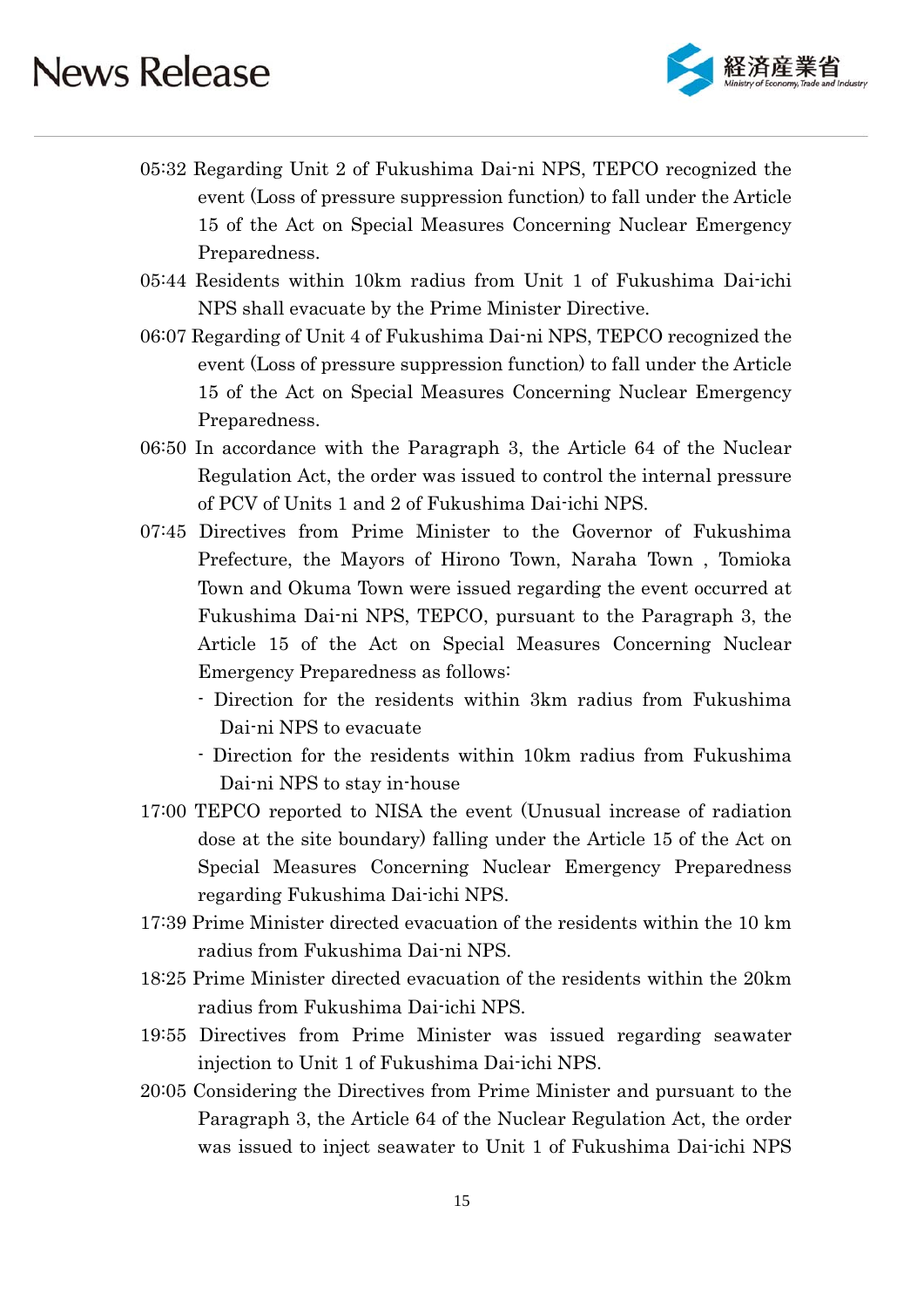

and so on.

20:20 At Unit 1 of Fukushima Dai-ichi NPS, seawater injection started.

(March 13th)

- 05:38 TEPCO reported to NISA the event (Total loss of coolant injection function) falling under the Article 15 of the Act on Special Measures Concerning Nuclear Emergency Preparedness regarding Unit 3 of Fukushima Dai-ichi NPS. Recovering efforts by TEPCO of the power source and coolant injection function and the work on venting were under way.
- 09:01 TEPCO reported to NISA the event (Unusual increase of radiation dose at the site boundary) falling under the Article 15 of the Act on Special Measures Concerning Nuclear Emergency Preparedness regarding Fukushima Dai-ichi NPS.
- 09:08 Pressure suppression and fresh water injection started for Unit 3 of Fukushima Dai-ichi NPS.
- 09:20 The Pressure Vent Valve of Unit 3 of Fukushima Dai-ichi NPS was opened.
- 09:30 Directive was issued for the Governor of Fukushima Prefecture, the Mayors of Okuma Town, Futaba Town, Tomioka Town and Namie Town in accordance with the Act on Special Measures Concerning Nuclear Emergency Preparedness on the contents of radioactivity decontamination screening.
- 13:09 Tohoku Electric Power Co. reported to NISA that Onagawa NPS reached a situation specified in the Article 10 of the Act on Special Measures Concerning Nuclear Emergency Preparedness.
- 13:12 Fresh water injection was switched to seawater injection for Unit 3 of Fukushima Dai-ichi NPS.
- 14:36 TEPCO reported to NISA the event (Unusual increase of radiation dose at the site boundary) falling under the Article 15 of the Act on Special Measures Concerning Nuclear Emergency Preparedness regarding Fukushima Dai-ichi NPS.

(March 14th)

01:10 Seawater injection for Units 1 and 3 of Fukushima Dai-ichi NPS were temporarily interrupted due to the lack of seawater in pit.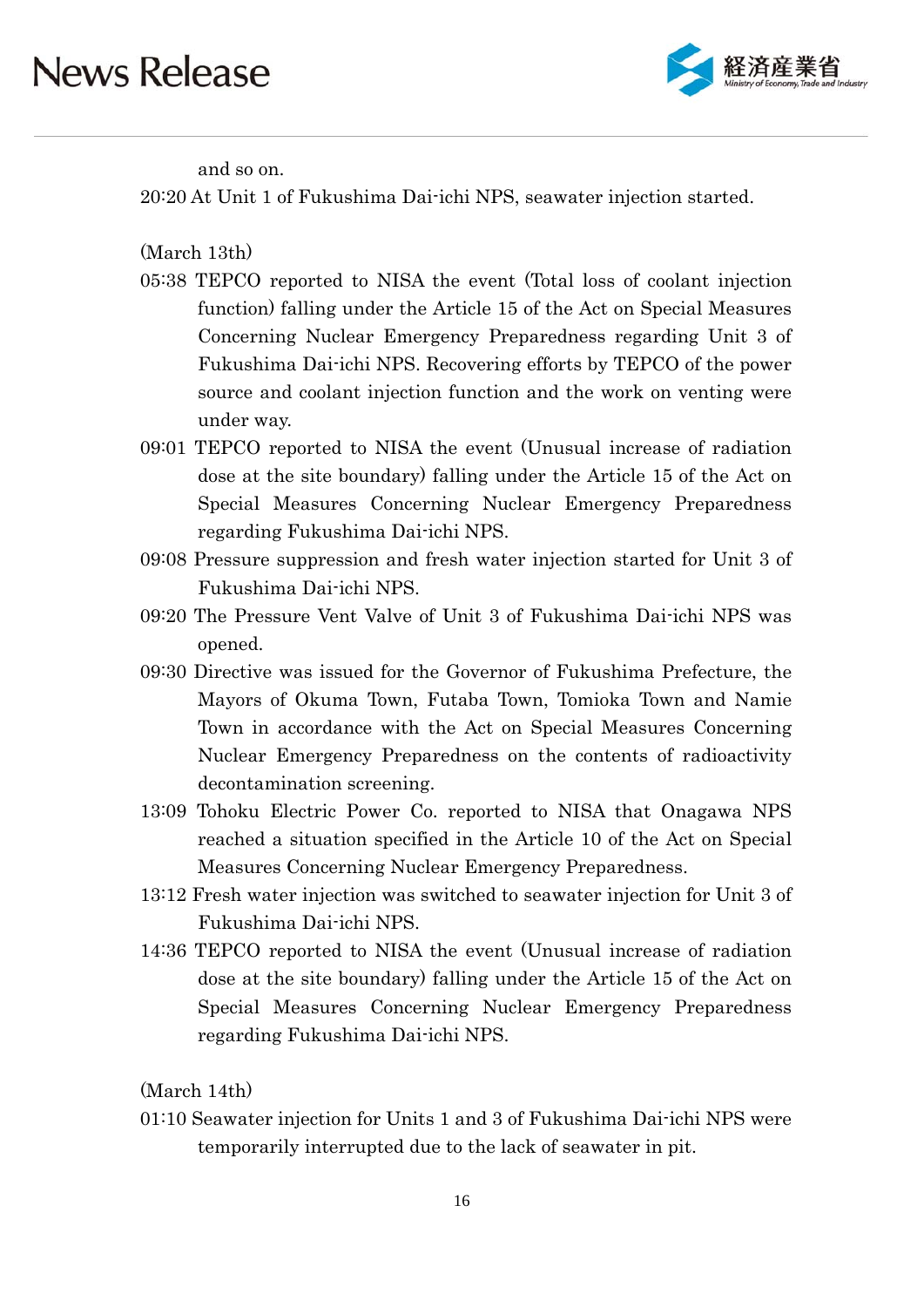

- 03:20 Seawater injection for Unit 3 of Fukushima Dai-ichi NPS was restarted.
- 04:40 TEPCO reported to NISA the event (Unusual increase of radiation dose at the site boundary) falling under the Article 15 of the Act on Special Measures Concerning Nuclear Emergency Preparedness regarding Fukushima Dai-ichi NPS.
- 05:38 TEPCO reported to NISA the event (Unusual increase of radiation dose at the site boundary) falling under the Article 15 of the Act on Special Measures Concerning Nuclear Emergency Preparedness regarding Fukushima Dai-ichi NPS.
- 07:52 TEPCO reported to NISA the event (Unusual rise of the pressure in PCV) falling under the Article 15 of the Act on Special Measures Concerning Nuclear Emergency Preparedness regarding Unit 3 of Fukushima Dai-ichi NPS.
- 13:25 Regarding Unit 2 of Fukushima Dai-ichi NPS, TEPCO recognised the event (Loss of reactor cooling function) to fall under the Article 15 of the Act on Special Measures Concerning Nuclear Emergency Preparedness.
- 22:13 TEPCO reported to NISA in accordance with the Article 10 of the Act on Special Measures Concerning Nuclear Emergency Preparedness regarding Fukushima Dai-ni NPS.
- 22:35 TEPCO reported to NISA the event (Unusual increase of radiation dose at the site boundary) falling under the Article 15 of the Act on Special Measures Concerning Nuclear Emergency Preparedness regarding Fukushima Dai-ichi NPS.

(March 15th)

- 00:00: The acceptance of experts from IAEA was decided. NISA agreed to accept the offer of dispatching of the expert on NPS damage from IAEA considering the intention by Mr. Amano, Director General of IAEA. Therefore, the schedule of expert acceptance will be planned from now on according to the situation.
- 00:00: NISA also decided the acceptance of experts dispatched from NRC.
- 07:21 TEPCO reported to NISA the event (Unusual increase of radiation dose at the site boundary) falling under the Article 15 of the Act on Special Measures Concerning Nuclear Emergency Preparedness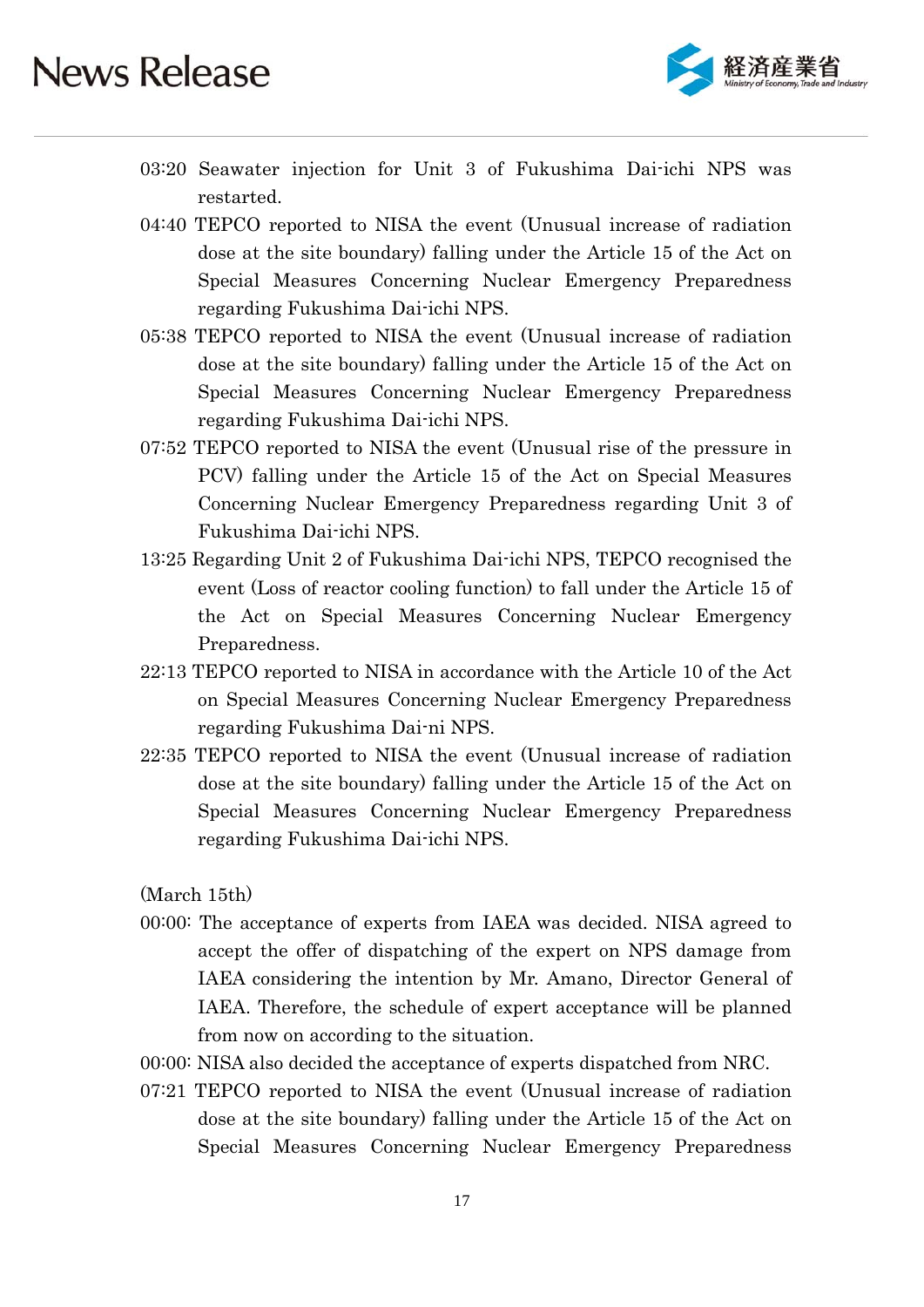

regarding Fukushima Dai-ichi NPS.

- 07:24 Incorporated Administration Agency, Japan Atomic Energy Agency (JAEA) reported to NISA in accordance with the Article 10 of the Act on Special Measures Concerning Nuclear Emergency Preparedness regarding Nuclear Fuel Cycle Engineering Laboratories, Tokai Research and Development Centre.
- 07:44 JAEA reported to NISA in accordance with the Article 10 of the Act on Special Measures Concerning Nuclear Emergency Preparedness regarding Nuclear Science Research Institute.
- 08:54 TEPCO reported to NISA the event (Unusual increase of radiation dose at the site boundary) falling under the Article 15 of the Act on Special Measures Concerning Nuclear Emergency Preparedness regarding Fukushima Dai-ichi NPS.
- 10:30 According to the Nuclear Regulation Act, Minister of Economy, Trade and Industry issued the directions as follows.
	- For Unit 4: To extinguish fire and to prevent the occurrence of re-criticality
	- For Unit 2: To inject water to reactor vessel promptly and to vent Drywell.
- 10:59 Considering the possibility of lingering situation, it was decided that the function of the Local Emergency Response Headquarters was moved to the Fukushima Prefectural Office.
- 11:00 Prime Minister directed the in-house stay area. In-house stay was additionally directed to the residents in the area from 20 km to 30 km radius from Fukushima Dai-ichi NPS considering in-reactor situation.
- 16:30 TEPCO reported to NISA the event (Unusual increase of radiation dose at the site boundary) falling under the Article 15 of the Act on Special Measures Concerning Nuclear Emergency Preparedness regarding Fukushima Dai-ichi NPS.
- 22:00 According to the Nuclear Regulation Act, Minister of Economy, Trade and Industry issued the following direction. For Unit 4: To implement the injection of water to the Spent Fuel
- 23:46 TEPCO reported to NISA the event (Unusual increase of radiation dose at the site boundary) falling under the Article 15 of the Act on

Pool.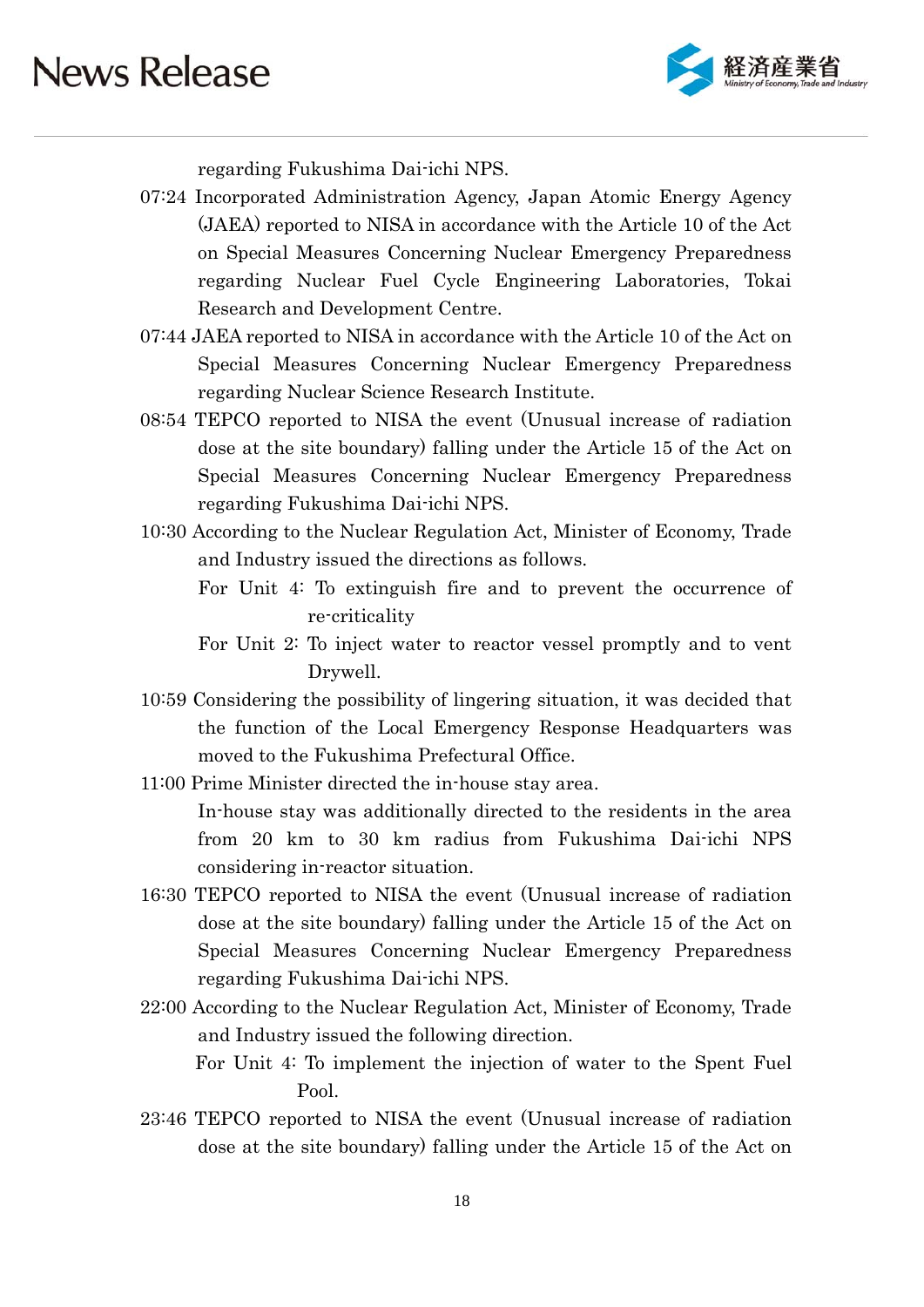

Special Measures Concerning Nuclear Emergency Preparedness regarding Fukushima Dai-ichi NPS.

(March 18th)

- 13:00 Ministry of Education, Culture, Sports, Science and Technology decided to reinforce the nation-wide monitoring survey in the emergency of Fukushima Dai-ichi and Dai-ni NPS.
- 15:55 TEPCO reported to NISA on the accidents and failure at Units 1, 2, 3 and 4 of Fukushima Dai-ichi NPS (Leakage of the radioactive materials inside of the reactor buildings to non-controlled area of radiation) pursuant to the Article 62-3 of the Nuclear Regulation Act.
- 16:48 Japan Atomic Power Co. reported to NISA accidents and failures in Tokai NPS (Failure of the seawater pump motor of the emergency diesel generator 2C) pursuant to the Article 62-3 of the Nuclear Regulation Act.

(March 19th)

07:44 The second unit of Emergency Diesel Generator (A) for Unit 6 started up.

 TEPCO reported to NISA that the pump for RHR (C) for Unit 5 started up and started to cooling Spent Fuel Storage Pool. (Power supply: Emergency Diesel Generator for Unit 6)

08:58 TEPCO reported to NISA the event (Unusual increase of radiation dose at the site boundary) falling under the Article 15 of the Act on Special Measures Concerning Nuclear Emergency Preparedness regarding Fukushima Dai-ichi NPS.

(March 20th)

23:30 Directive from Local Emergency Response Headquarters to the Prefectural Governor and the heads of cities, towns and villages (Tomioka Town, Hutaba Town, Okuma Town, Namie Town, Kawauchi Village, Naraha Town, Minamisouma City, Tamura City, Kazurao Village, Hirono Town, Iwaki City and Iidate Village) was issued regarding the change of the reference value for the screening level for decontamination of radioactivity.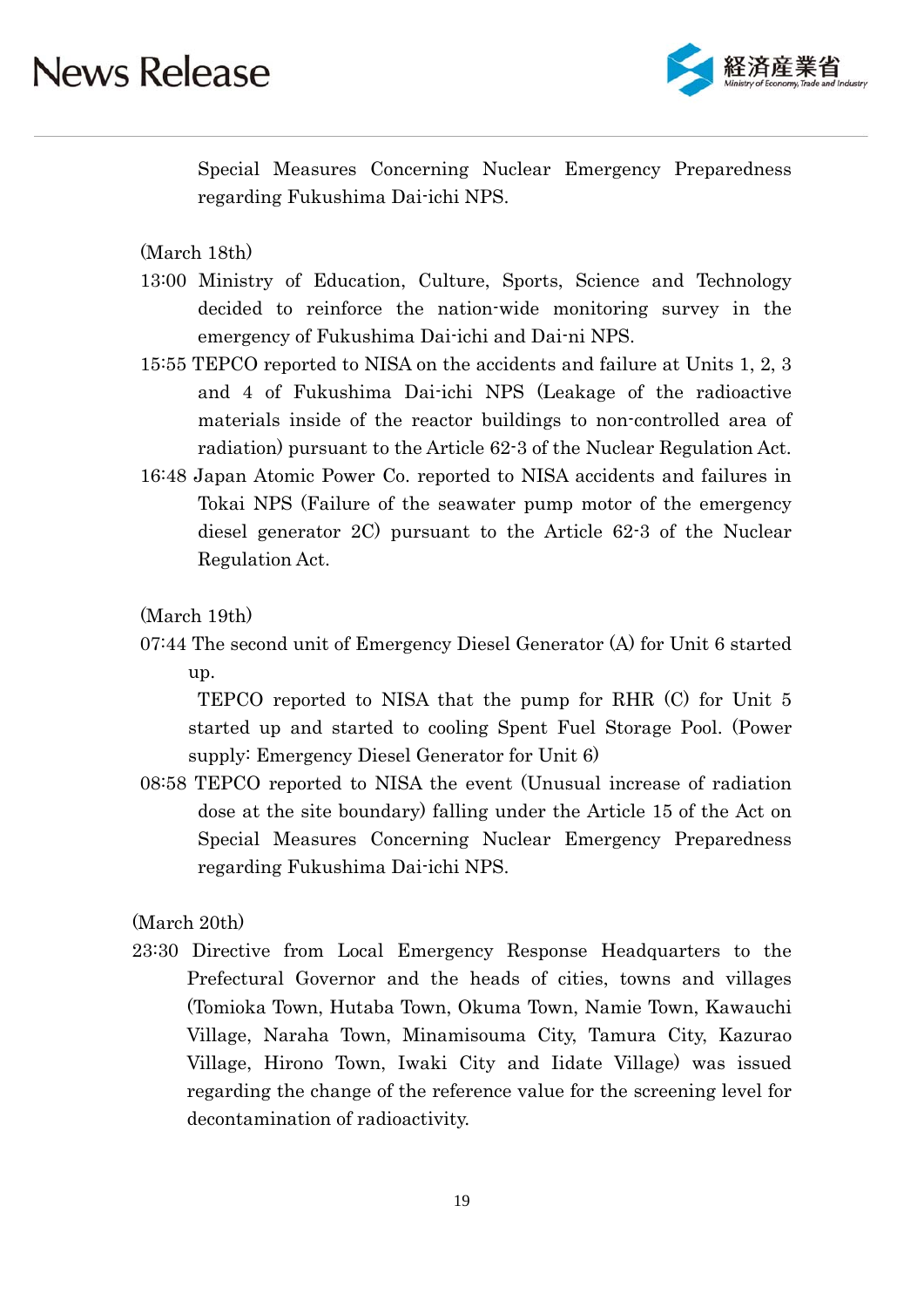

(March 21st)

- 07:45 Directive titled as "Administration of the stable Iodine" was issued from Local Emergency Response Headquarters to the Prefectural Governor and the heads of cities, towns and villages (Tomioka Town, Hutaba Town, Okuma Town, Namie Town, Kawauchi Village, Naraha Town, Minamisouma City, Tamura City, Kazurao Village, Hirono Town, Iwaki City and Iidate Village), which directs the above-mentioned governor and the heads to administer stable Iodine under the direction of the headquarters and in the presence of medical experts, and not to administer it on personal judgements.
- 16:45 Directive titled as "Ventilation for using heating equipments within the in-house evacuation zone" was issued from the Head of Local Emergency Response Headquarters to the Prefectural Governor and the heads of cities, towns and villages (Tomioka Town, Hutaba Town, Okuma Town, Namie Town, Kawauchi Village, Naraha Town, Minamisouma City, Tamura City, Kazurao Village, Hirono Town, Iwaki City and Iidate Village), which directs the above-mentioned governor and heads to publicly announce the guidance to the residents within the in-house evacuation zone, concerning the indoor use of heating equipments that require ventilation, in order to avoid poisoning from carbon monoxide and to reduce exposure.
- 17:50 Directive from the Head of Government Nuclear Emergency Response Headquarters to the Prefectural Governors of Fukushima, Ibaraki, Tochigi and Gunma was issued, which direct the above-mentioned governors to issue a request to relevant businesses and people to suspend shipment of spinach, *Kakina* (a green vegetable) and raw milk for the time being.

(March 22nd)

16:00 NISA received the response (Advice) from Nuclear Safety Commission Emergency Technical Advisory Body to the request for advice made by NISA, regarding the report from TEPCO titled as "The Results of Analysis of Seawater" dated March 22nd.

#### (March 25th)

NISA directed orally to the TEPCO regarding the exposure of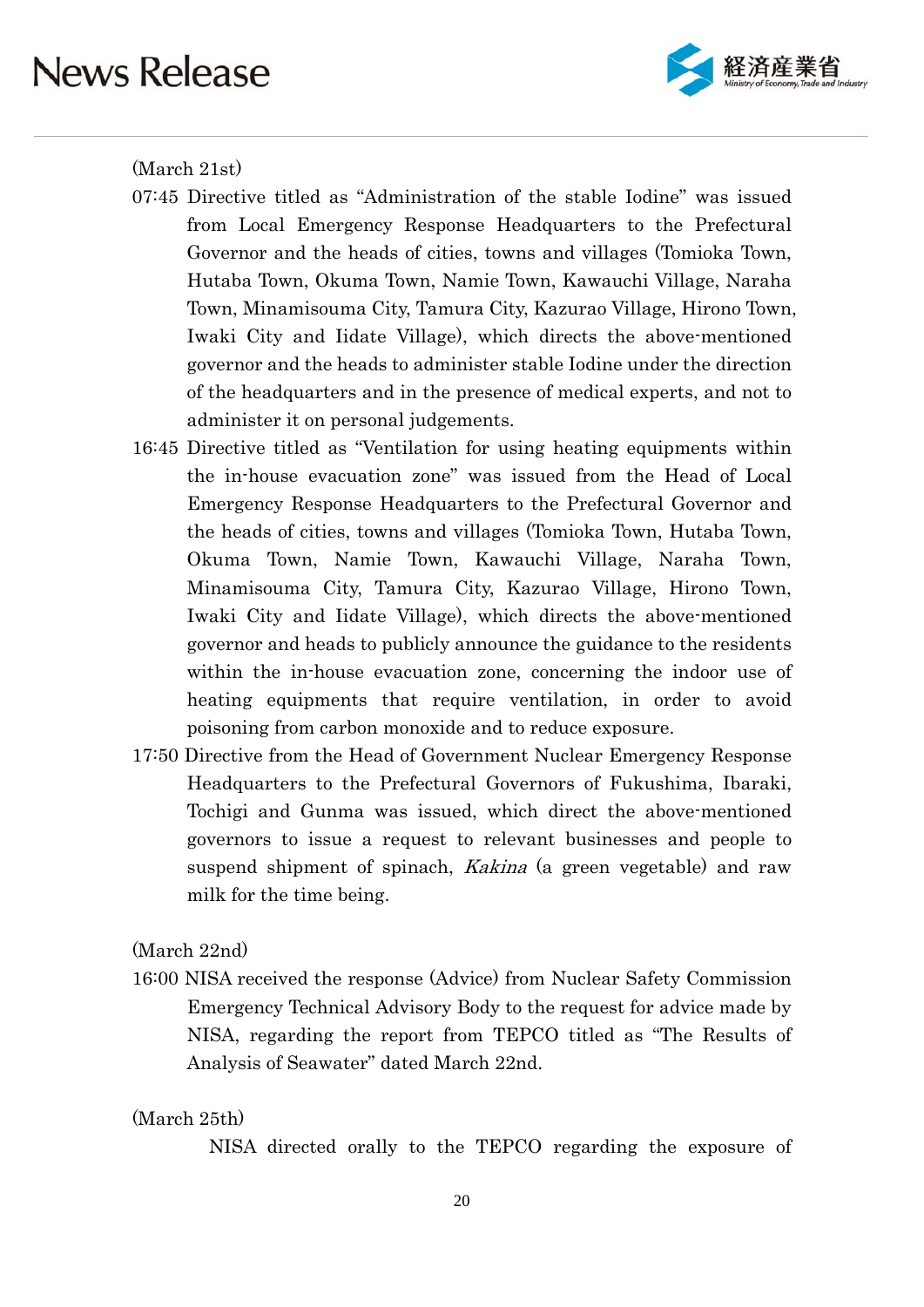

workers at the turbine building of Unit 3 of Fukushima Dai-ichi Nuclear Power Station occurred on March 24th, to review immediately and to improve its radiation control measures from the viewpoint of preventing a recurrence.

#### (March 28th)

 Regarding the mistake in the evaluation of the concentration measurement in the stagnant water on the basement floor of the turbine building of Unit 2 of Fukushima Dai-ichi NPS announced by TEPCO on 27 March, NISA directed TEPCO orally to prevent the recurrence of such a mistake.

13:50 Receiving the suggestion by the special meeting of Nuclear Safety Commission (Stagnant water on the underground floor of the turbine building at Fukushima Dai-ichi Plant Unit 2), NISA directed TEPCO orally to add the sea water monitoring points and carry out the groundwater monitoring.

 Regarding the delay in the reporting of the water confirmed outside of the turbine buildings, NISA directed TEPCO to accomplish the communication in the company on significant information in a timely manner and to report it in a timely and appropriate manner.

(March 29th)

- 11:16 The report was received, regarding the accident and trouble etc. in Onagawa NPS of Tohoku Electric Power Co. Inc. (the trouble of pump of component cooling water system etc. in Unit 2 and the fall of heavy oil tank for auxiliary boiler of Unit 1 by tsunami), pursuant to the Article 62-3 of the Nuclear Regulation Act and the Article 3 of the Ministerial Ordinance for the Reports related to Electricity.
- $\leq$  Possibility on radiation exposure (As of 15:00 March 29th)  $\geq$
- 1. Exposure of residents
- (1) Including the about 60 evacuees from Futaba Public Welfare Hospital to Nihonmatsu City Fukushima Gender Equality Centre, as the result of measurement of 133 persons at the Centre, 23 persons counted more than 13,000 cpm were decontaminated.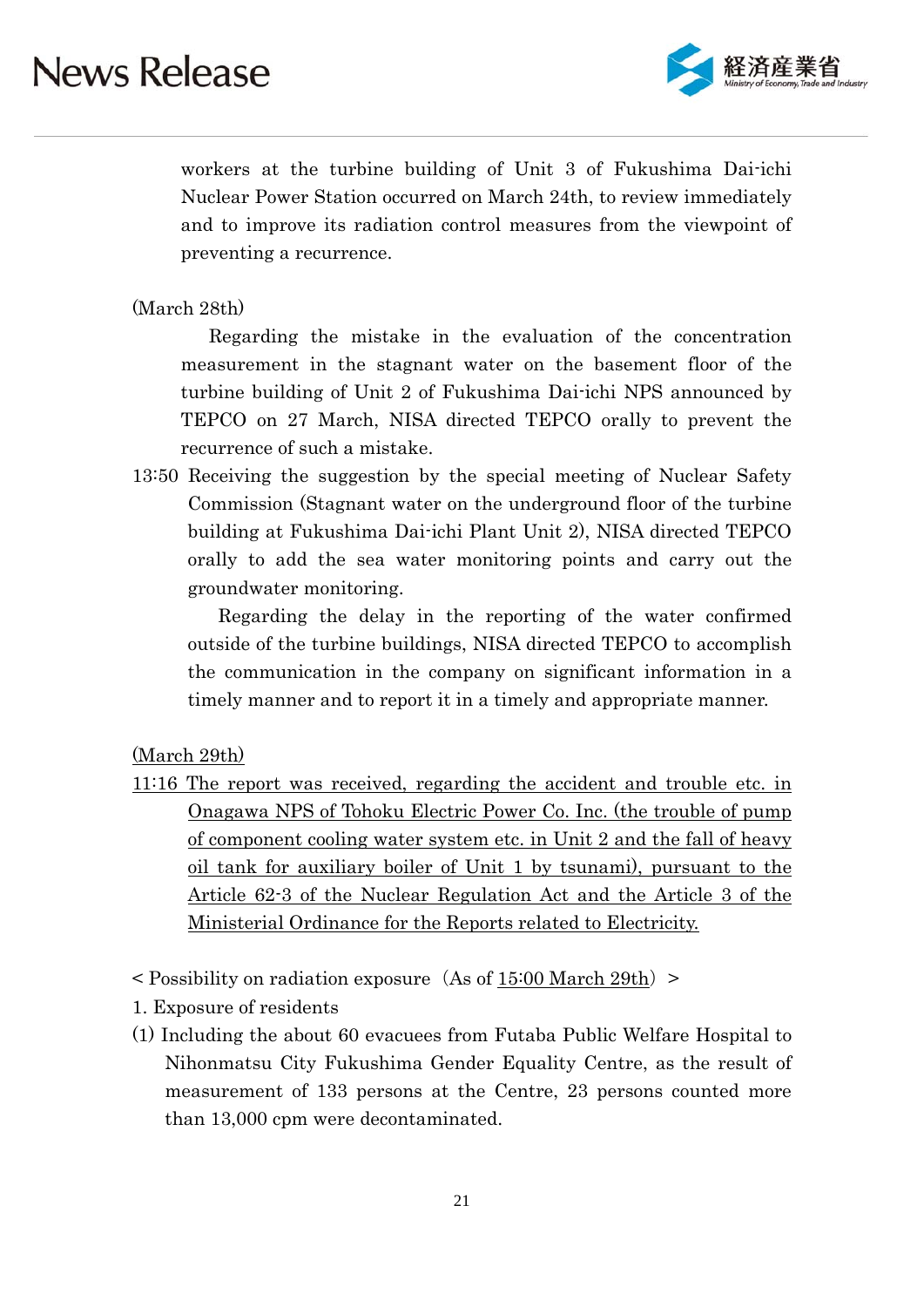

- (2) The 35 residents transferred from Futaba Public Welfare Hospital to Kawamata Town Saiseikai Kawamata Hospital by private bus arranged by Fukushima Prefecture were judged to be not contaminated by the Prefectural Response Centre.
- (3) As for the about 100 residents in Futaba Town evacuated by bus, the results of measurement for 9 of the 100 residents were as follows. The evacuees, moving outside the Prefecture (Miyagi Prefecture), were divided into two groups, which joined later to Nihonmatsu City Fukushima Gender Equality Centre.

| No. of Counts                           | No. of Persons |
|-----------------------------------------|----------------|
| 18,000cpm                               |                |
| 30,000-36,000cpm                        |                |
| $40,000$ cpm                            |                |
| little less than 40,000cpm <sup>*</sup> |                |
| very small counts                       |                |

 \*(These results were measured without shoes, though the first measurement exceeded 100,000cpm)

(4) The screening was started at the Off site Centre in Okuma Town from March 12th to 15th. 162 people received examination until now. At the beginning, the reference value was set at 6,000cpm. 110 people were at the level below 6,000 cpm and 41 people were at the level of 6,000 cpm or more. When the reference value was increased to 13,000 cpm afterward, 8 people were at the level below 13,000 cpm and 3 people are at the level of 13,000 cpm or more.

The 5 out of 162 people examined were transported to hospital after being decontaminated.

(5) The Fukushima Prefecture carried out the evacuation of patients and personnel of the hospitals located within 10km area. The screening of all the members showed that 3 persons have the high counting rate. These members were transported to the secondary medical institute of exposure. As a result of the screening on 60 fire fighting personnel involved in the transportation activities, the radioactivity higher than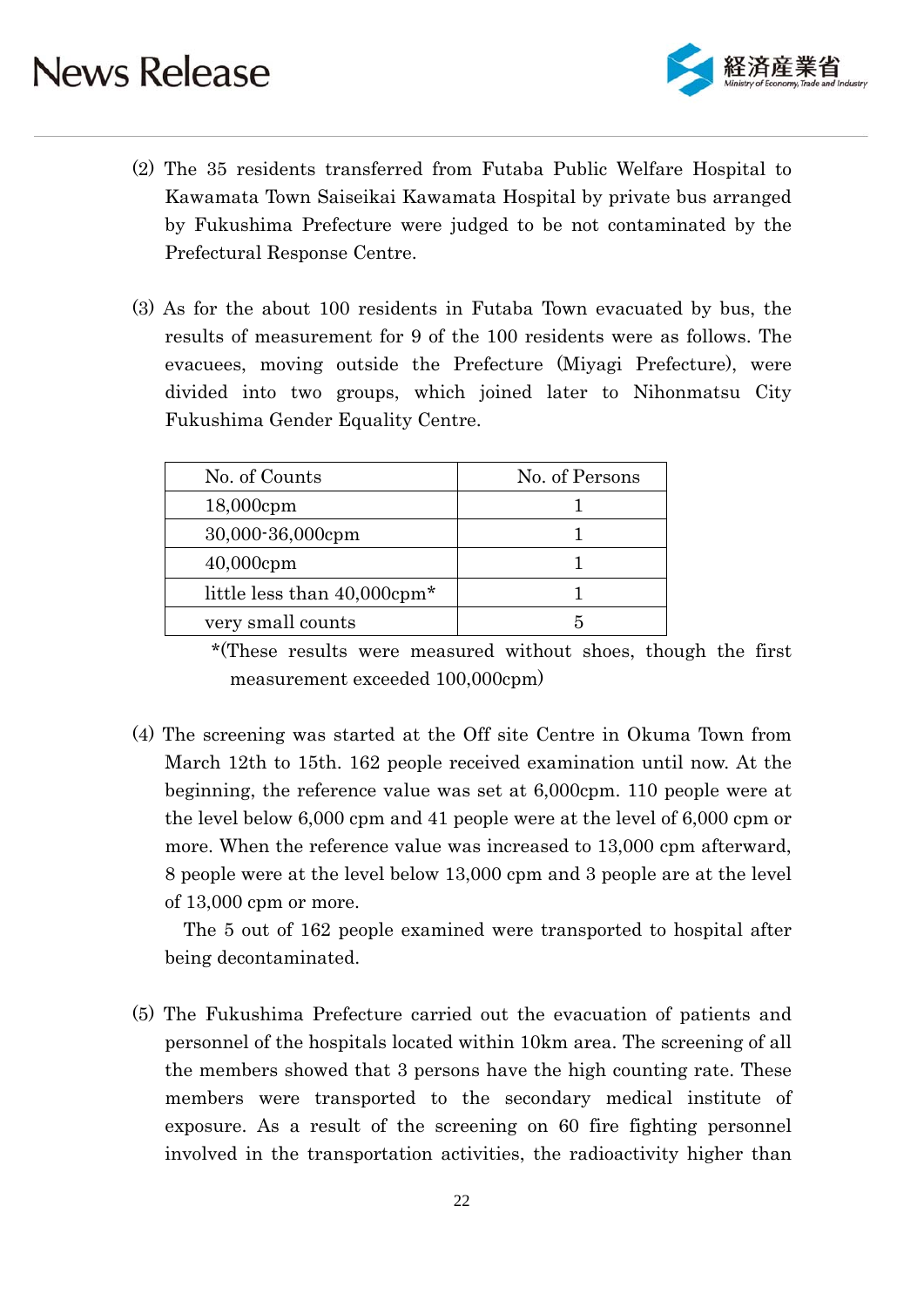

twice of the back ground was detected on 3 members. Therefore, all the 60 members were decontaminated.

(6) Fukushima Prefecture has started the screening from 13 March. It is carried out by rotating the evacuation sites and at the 13 places (set up permanently) such as health offices. Up until March 27th, the screening was done to  $98,944$  people. Among them, 99 people were above the 100,000cpm, but when measured these people again without clothes, etc., the counts decreased to 100,000cpm and below, and there was no case which affects health.

#### 2. Exposure of workers

As for the workers conducting operations in Fukushima Dai-ichi NPS, the total number of people who were at the level of exposure more than 100mSv becomes 19, as the three workers (All the people were the subcontractor's employees.) who were laying cables in the turbine building of Unit 3 of the NPS were confirmed to be at the level of exposure more than 170mSv on March 24.

For two out of the three workers, the attachment of radioactive material on the skin of both legs was confirmed. As the two workers were judged to have a possibility of beta ray burn, they were transferred to the Fukushima Medical University Hospital, and after that, on March 25th, all of the three workers arrived at the National Institute of Radiological Sciences in the Chiba Prefecture. As the result of examination, the level of exposure of their legs was estimated to be from 2 to 3 Sv. The level of exposure of both legs and internal did not require medical treatment, but they decided to monitor the progress of all three workers in the hospital. All the three workers have been discharged from the hospital around the noon on 28 March.

#### 3. Others

(1) 4 members of Self-Defence Force who worked in Fukushima Dai-ichi NPS were injured by explosion. One member was transferred to National Institute of Radiological Sciences. After the examination, judged that there were wounds but no risk for health from the exposure, the one was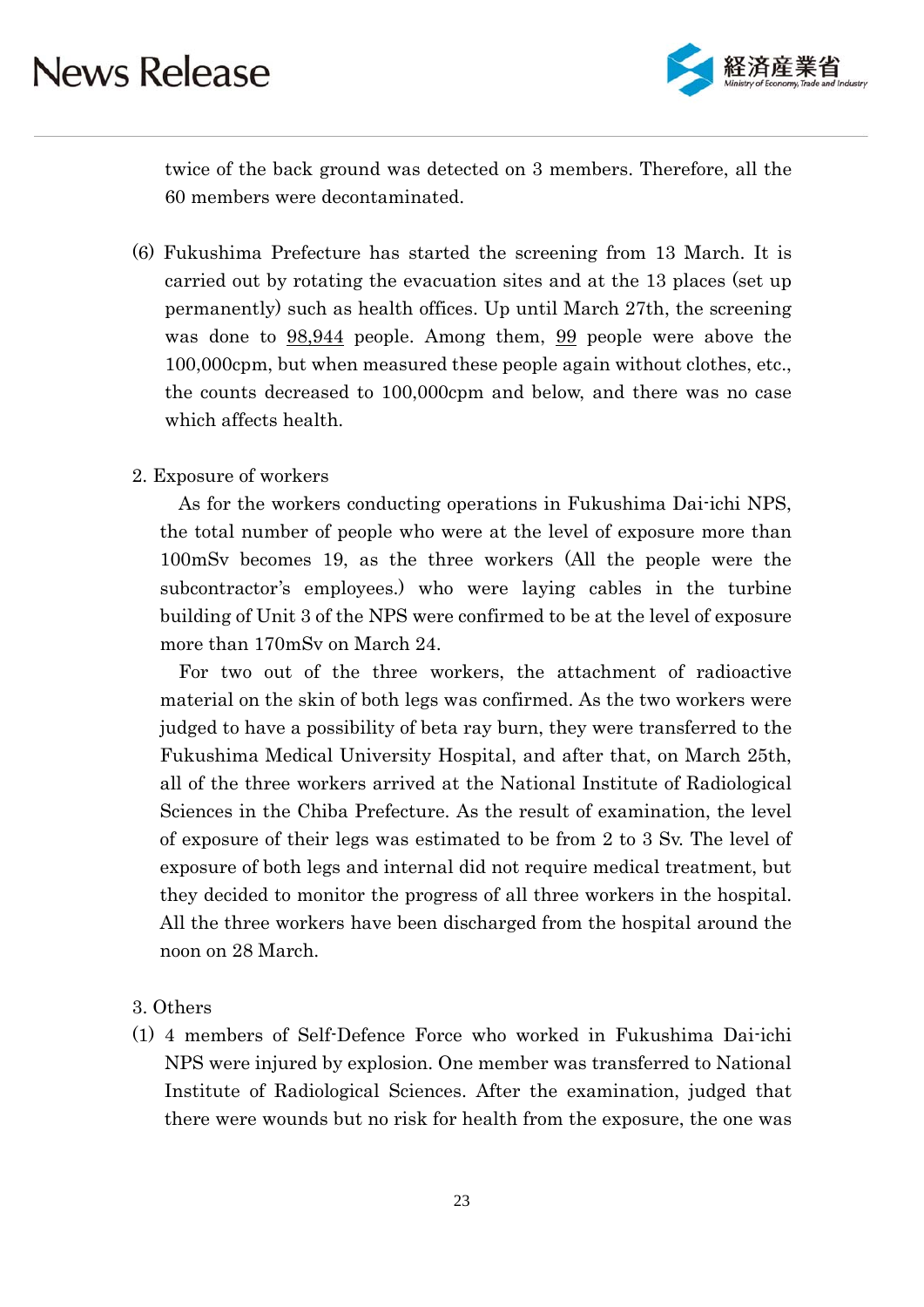

released from the hospital on March 17th. No other exposure of the Self-Defence Force member was confirmed at the Ministry of Defence.

- (2) As for policeman, the decontaminations of two policemen were confirmed by the National Police Agency. Nothing unusual was reported.
- (3) On March 24th, examinations of thyroid gland for 66 children aged from 1 to 15 years old were carried out at the Kawamata Town public health Center. The result was at not at the level of having harmful influence.
- (4) From March 26th to 27th, examinations of thyroid gland for 137 children aged from 1 to 15 years old were carried out at the Iwaki City Public Health Center. The result was not at the level of having harmful influence.

<Directive of screening levels for decontamination of radioactivity>

(1) On March 20th, the Local Emergency Response Headquarters issued the directive to change the reference value for the screening level for decontamination of radioactivity as the following to the Prefectural Governor and the heads of cities, towns and villages (Tomioka Town, Hutaba Town, Okuma Town, Namie Town, Kawauchi Village, Naraha Town, Minamisouma City, Tamura City, Kazurao Village, Hirono Town, Iwaki City and Iidate Village).

 $Old: 40 Bq/cm<sup>2</sup> measured by a gamma-ray survey meter or 6,000 rpm$ New : 1  $\mu$  Sv/hour (dose rate at 10cm distance) or 100,000cpm equivalent

<Directives of administrating stable Iodine during evacuation>

- (1) On March 16th, the Local Emergency Response Headquarters issued "Directive to administer the stable Iodine during evacuation from the evacuation area (20 km radius)" to the Prefectural Governor and the heads of cities, towns and villages (Tomioka Town, Hutaba Town, Okuma Town, Namie Town, Kawauchi Village, Naraha Town, Minamisouma City, Tamura City, Kazurao Village, Hirono Town, Iwaki City and Iidate Village).
- (2) On March 21st, the Local Emergency Response Headquarters issued Directive titled as "Administration of the stable Iodine" to the Prefectural Governor and the heads of cities, towns and villages (Tomioka Town, Hutaba Town, Okuma Town, Namie Town, Kawauchi Village, Naraha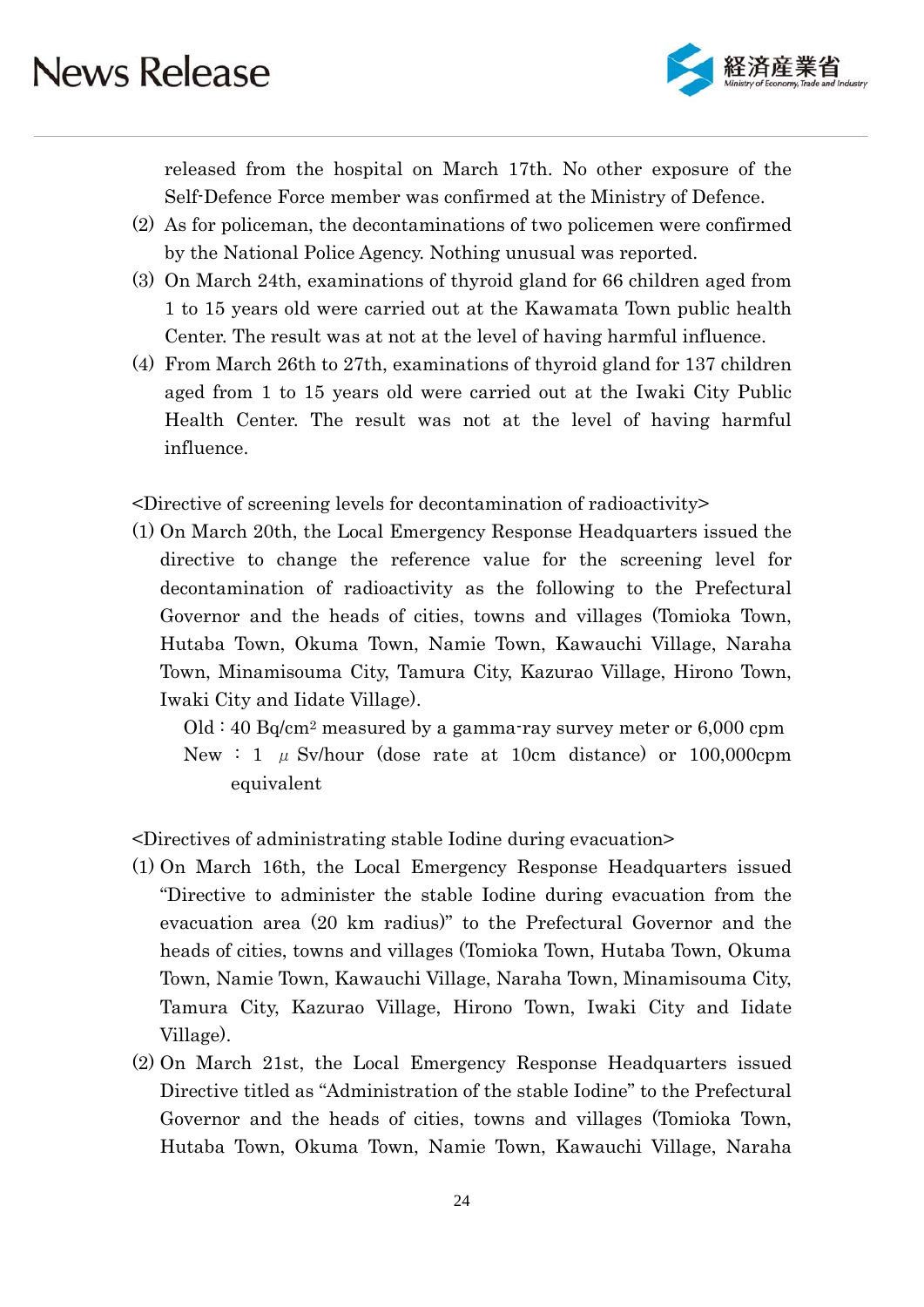

Town, Minamisouma City, Tamura City, Kazurao Village, Hirono Town, Iwaki City and Iidate Village), which directs the above-mentioned governor and heads to administer stable Iodine under the direction of the headquarters and in the presence of medical experts, and not to administer it on personal judgements.

(3) On March 28th, Chief Cabinet Secretary mentioned the continuation of the limited-access within the area of 20 km from Fukushima Dai-ichi NPS. On the same day, the Local Emergency Response Headquarters notified the related municipalities of forbidding entry to the evacuation area within the 20 km zone.

<Situation of the injured (As of 08:00 March 29th)>

- 1. Injury due to earthquake on 11 March
	- Two employees (slightly, have already gone back working)
	- Two subcontract employees (one fracture in both legs, be in hospital)
	- Two missing (TEPCO's employee, missing in the turbine building of Unit 4)
- 2. Injury due to the explosion of Unit 1 of Fukushima Dai-ichi NPS on 12 March
	- Four employees (two TEPCO's employees and two subcontractor's employees) were injured at the explosion and smoke of Unit 1 around turbine building (non-controlled area of radiation) and were examined by Kawauchi Clinic. Two TEPCO's employees return to work again and two subcontractors' employees are under home treatment.
- 3. Injury due to the explosion of Unit 3 of Fukushima Dai-ichi NPS on 14 March.
	- Four TEPCO's employees (They have already return to work.)
	- Three subcontractor employees (They have already return to work.)
	- Four members of Self-Defence Force (one of them was transported to National Institute of Radiological Sciences considering internal possible exposure. The examination resulted in no internal exposure. The member was discharged from the institute on March 17th.)
- 4. Other injuries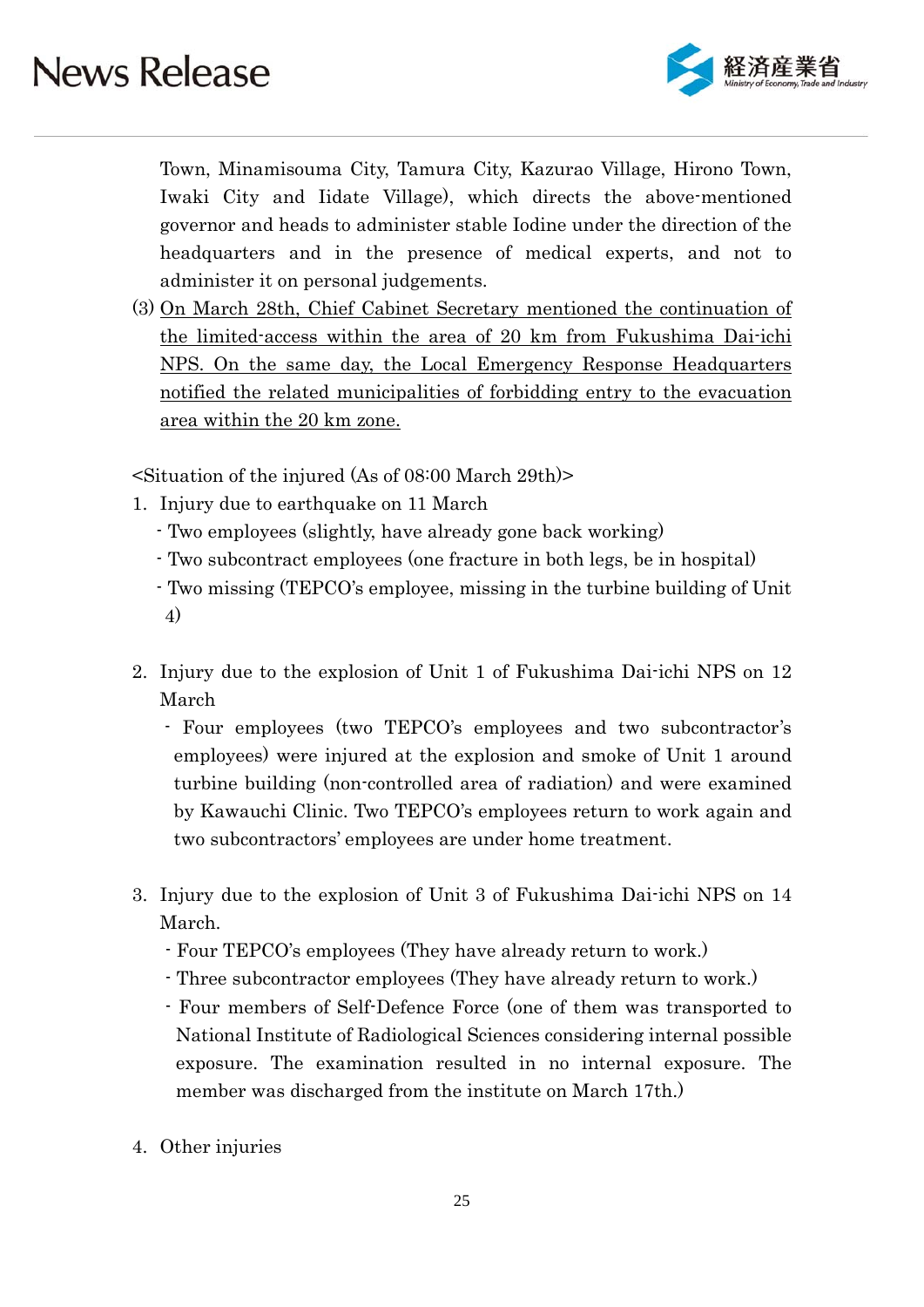

- Tow subcontractor's employees were injured during working at temporary control panel of power source in the Common Spent Fuel Pool, transported to where were industrial medical doctors the Fukushima Dai-ni NPS on 22 and 23 March. (One employee has already returned to work and the other is under home treatment.)
- One emergency patient on 12 March. (cerebral infarction, transported by the ambulance, be in hospital)
- Ambulance was requested for one employee complaining the pain at left chest outside of control area on March 12. (conscious, under home treatment)

- Two employees complaining discomfort wearing full-face mask in the main control room were transported to Fukushima Dai-ni NPS for a consultation with an industrial doctor on 13 March. (One employee has already returned to work and the other is under home treatment.)

<Situation of resident evacuation (As of 15:00 March 29th)>

At 11:00 March 15th, Prime Minister directed in-house stay to the residents in the area from 20 km to 30 km radius from Fukushima Dai-ichi NPS. The directive was conveyed to Fukushima Prefecture and related municipalities.

Regarding the evacuation as far as 20-km from Fukushima Dai-ichi NPS and 10-km from Fukushima Dai-ni NPS, necessary measures have already been taken.

- ・ The in-house stay in the area from 20 km to 30 km from Fukushima Dai-ichi NPS is made fully known to the residents concerned.
- ・Cooperating with Fukushima Prefecture, livelihood support to the residents in the in-house stay area are implemented.

<Directives regarding foods and drinks>

Directive from the Head of Government Nuclear Emergency Response Headquarters to the Prefectural Governors of Fukushima, Ibaraki, Tochigi and Gunma was issued, which directed above-mentioned governors to suspend shipment and so on of the following products for the time being.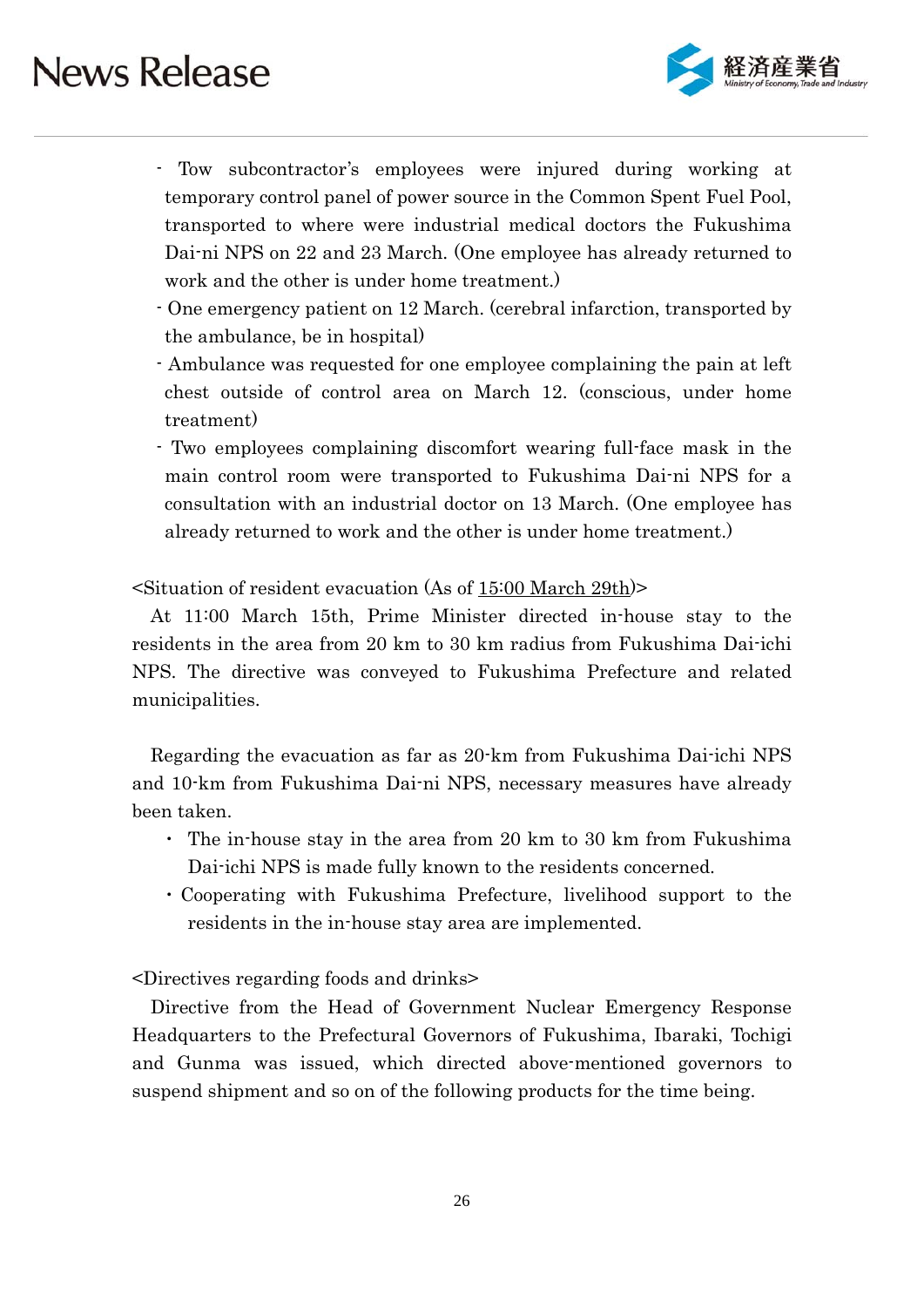

(1) Items under the suspension of shipment and restriction of intake (As of March 29th)

| Prefectures | Suspension of shipment      | Restriction of intake        |
|-------------|-----------------------------|------------------------------|
| Fukushima   | Non-head type leafy         | Non-head type leafy          |
| Prefecture  | vegetables, head type leafy | vegetables, head type leafy  |
|             | vegetables, flowerhead      | vegetables, flowerhead       |
|             | brassicas (Spinach,         | brassicas (Spinach,          |
|             | Cabbage, Broccoli,          | Cabbage, Broccoli,           |
|             | Cauliflower, Komatsuna*,    | Cauliflower, Komatsuna*,     |
|             | Kukitachina*,               | Kukitachina*,                |
|             | Shinobufuyuna*, Rape,       | <i>Shinobufuyuna</i> , Rape, |
|             | Chijirena, Santouna*,       | Chijirena, Santouna*,        |
|             | Kousaitai*, Kakina*, etc.), | Kousaitai*, Kakina*, etc.)   |
|             | Turnip, Raw milk            |                              |
| Ibaraki     | Spinach, Kakina*, Parsley,  |                              |
| Pref.       | Raw milk                    |                              |
| Tochigi     | Spinach, Kakina*            |                              |
| Pref.       |                             |                              |
| Gunma       | Spinach, Kakina*            |                              |
| Pref.       |                             |                              |

\*a green vegetable

(2) Request for restriction of drinking for tap-water (As of 15:00 March 29th)

| Scope under       | Water service (Local governments requested for        |
|-------------------|-------------------------------------------------------|
| restriction       | restriction)                                          |
| All residents     | Iitate small water service (Iitate Village, Fukushima |
|                   | Prefecture)                                           |
| <b>Babies</b>     | <fukushima prefecture=""></fukushima>                 |
| · Water services  | Minami-soma City water service (Minami-soma City)     |
| that continue to  | Iwaki City water supply service (Iwaki City)          |
| respond to the    | Date City Tuskidate small water supply service (Date  |
| directive         | City)                                                 |
|                   |                                                       |
| $\cdot$ Tap-water | Non                                                   |
| supply service    |                                                       |